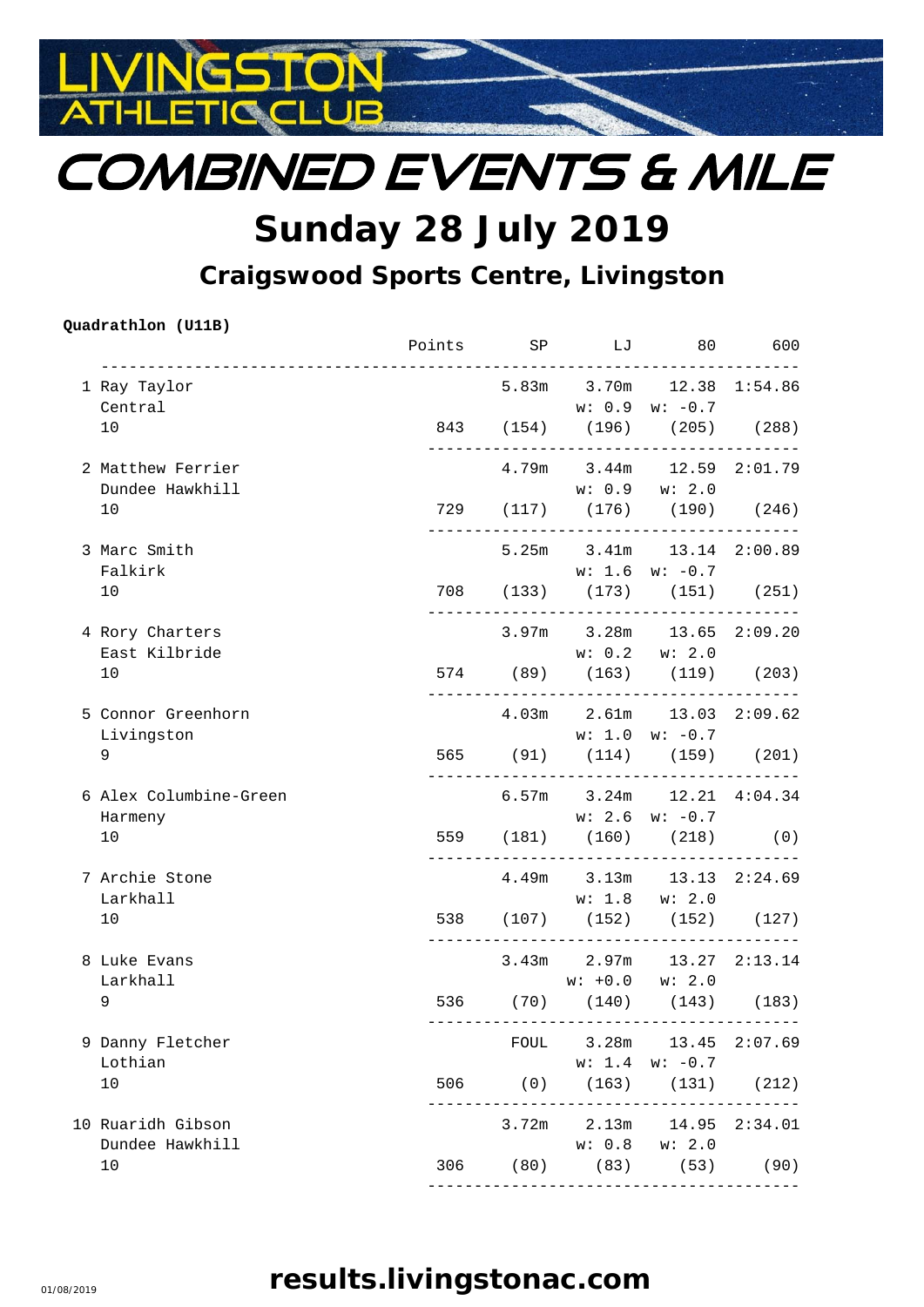#### **Quadrathlon (U11G)**

|                                      |  |                     | Points SP LJ 80 600                                      |  |
|--------------------------------------|--|---------------------|----------------------------------------------------------|--|
| 1 Emma Clark<br>Larkhall             |  |                     | 5.54m  4.13m  11.45  2:00.28<br>$w: 1.0 \quad w: -0.6$   |  |
| 10                                   |  |                     | 912 (144) (232) (281) (255)                              |  |
| 2 Grace Malley<br>Whitemoss          |  |                     | 4.44m 3.53m 12.38 2:00.69<br>$w: 0.3$ $w: -0.6$          |  |
| 10                                   |  |                     | 745 (105) (183) (205) (252)                              |  |
| 3 Erin Mcauley                       |  |                     | 4.68m 3.68m 12.74 2:04.87                                |  |
| Larkhall<br>10                       |  |                     | w: 1.2 w: 0.8<br>715 (113) (195) (179) (228)             |  |
| 4 Carrie Charters<br>East Kilbride   |  |                     | 4.43m 3.01m 12.62 2:06.83<br>$w: +0.0 \quad w: -0.2$     |  |
| 10                                   |  |                     | 652 (105) (143) (187) (217)                              |  |
| 5 Olivia Muir<br>Harmeny             |  |                     | 4.65m 3.07m 12.42 2:17.72<br>$w: 0.9 w: -0.2$            |  |
| 10                                   |  |                     | 621 (112) (147) (202) (160)                              |  |
| 6 Rachel Barnett<br>Dunfermline T&F  |  |                     | 3.96m 3.09m 13.15 2:06.22<br>$w: 1.4 \quad w: -0.2$      |  |
| 10                                   |  |                     | 608 (88) (149) (151) (220)                               |  |
| 7 Aneesah King Oubacha<br>VP Glasgow |  |                     | 4.25m 3.25m 13.38 2:08.99<br>$w: 0.5 \quad w: -0.2$      |  |
| 10                                   |  |                     | 600 (98) (161) (136) (205)                               |  |
| 8 Olivia Baxter<br>East Kilbride     |  |                     | 4.28m 3.27m 12.93 2:17.43<br>$w: -0.3$ $w: -0.6$         |  |
| 10                                   |  |                     | 587 (99) (162) (165) (161)                               |  |
| 9 Matilda Frew<br>East Kilbride      |  |                     | $3.10m$ $3.00m$ $12.81$ $2:08.67$<br>$w: -0.5$ $w: -0.2$ |  |
| 10                                   |  |                     | 581 (59) (142) (174) (206)                               |  |
| 10 Mackenzie McHolm<br>Larkhall      |  | $w: -0.4$ $w: -0.6$ | 3.96m 3.05m 13.20 2:13.13                                |  |
| 9                                    |  |                     | 564 (88) (146) (147) (183)                               |  |
| 11 Nancy Corrie<br>Harmeny           |  |                     | 3.35m 2.62m 13.03 2:08.76<br>$w: -1.7$ $w: -0.2$         |  |
| 10                                   |  |                     | 547 (67) (115) (159) (206)                               |  |
| 12 Eihlinn Gillespie<br>Airdrie      |  |                     | $3.23m$ $3.09m$ $13.88$ $2:06.08$<br>$w: 0.4 w: -0.2$    |  |
| 10                                   |  |                     | 539 (63) (149) (106) (221)                               |  |
| 13 Willow Hopper<br>Central          |  |                     | 3.92m 3.01m 13.48 2:26.47<br>$w: -0.3$ $w: -0.2$         |  |
| 9                                    |  |                     | 480 (87) (143) (130) (120)                               |  |
| 14 Kirsty Crawshaw<br>Livingston     |  |                     | 3.43m 2.69m 14.49 2:14.34<br>$w: 1.0 \quad w: -0.6$      |  |
| 10                                   |  |                     | 440 (70) (120) (74) (176)                                |  |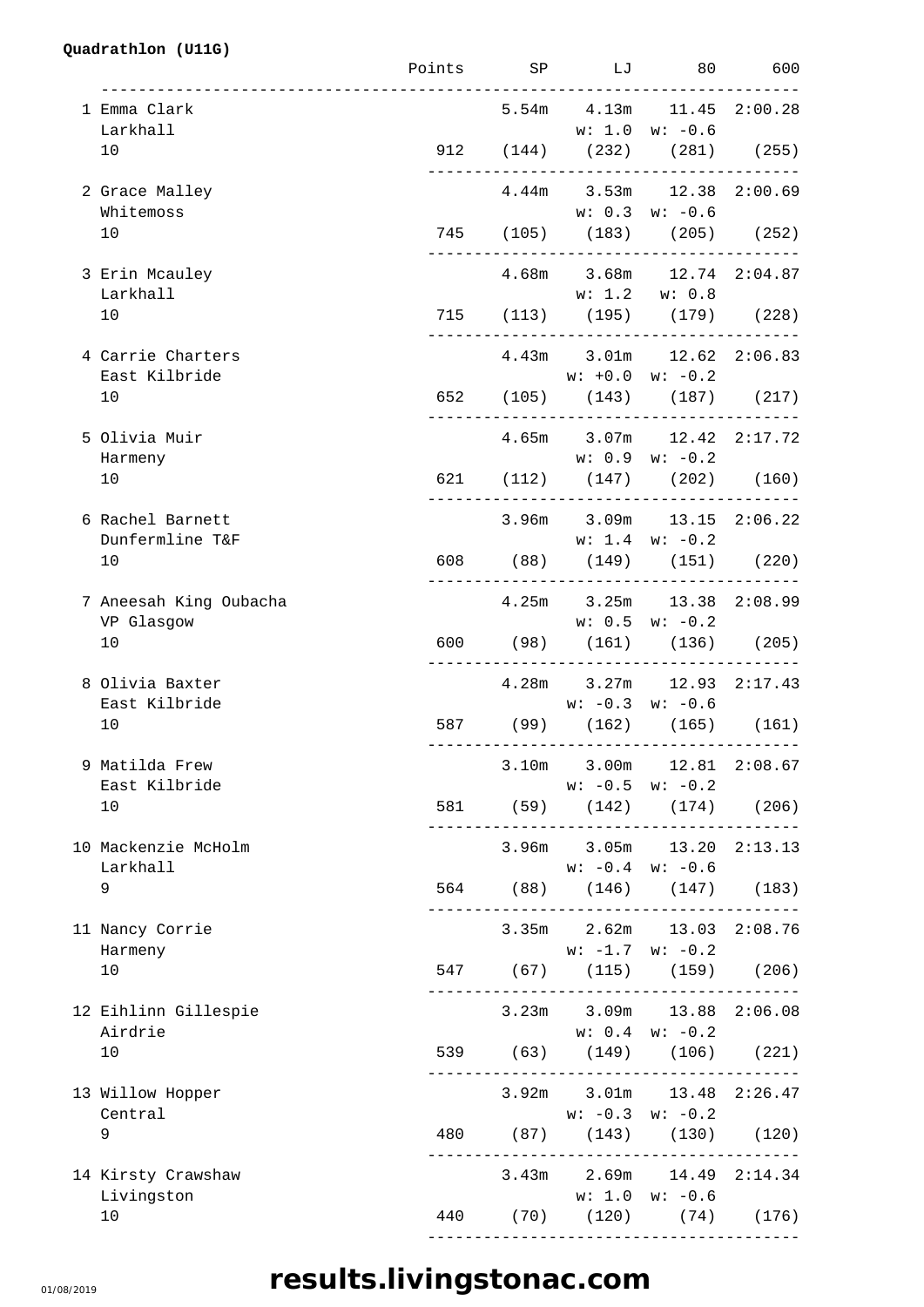| 15 Alix Findlay<br>Peterhead     |  | 3.46m 2.96m 13.45 2:32.27<br>$w: 1.7 \quad w: -0.2$                |  |
|----------------------------------|--|--------------------------------------------------------------------|--|
| 10                               |  | 437 (71) (139) (131) (96)                                          |  |
| 16 Niamh Caldwell<br>Central     |  | 3.01m 2.06m 13.82 2:11.44<br>w: 1.2 w: 0.8                         |  |
| 10                               |  | 434 (56) (78) (109) (191)                                          |  |
| 17 Carys Melton<br>Harmeny       |  | 2.69m 2.43m 13.48 2:20.09<br>w: 0.8 w: 0.8                         |  |
| 9                                |  | 425 (45) (102) (130) (148)                                         |  |
| 18 Eva Gray<br>Hamilton          |  | 3.52m 2.85m 13.97 2:29.52<br>$w: 0.1 \quad w: -0.2$                |  |
| 10                               |  | 412 (73) (131) (101) (107)                                         |  |
| 19 Malin Hardy<br>North Ayrshire |  | 4.02m 2.27m 14.45 2:23.67<br>w: 1.2 w: 0.8                         |  |
| 10                               |  | 390 (90) (92) (76) (132)                                           |  |
| 20 Indy Smith<br>Larkhall        |  | 3.31m 2.29m 14.23 2:25.16<br>$w: 1.7 \quad w: -0.6$                |  |
| 9                                |  | 371 (66) (93) (87) (125)                                           |  |
| 21 Faye Allan<br>Pitreavie       |  | 2.31m 2.44m 14.14 2:34.81<br>$w: 0.7 \quad w: -0.2$                |  |
| 9                                |  | 314 (32) (103) (92) (87)<br>-------------------------------------- |  |
| 22 Ellie Hood                    |  | 2.82m 1.93m 16.90 2:49.91                                          |  |
| Peterhead<br>9                   |  | w: 0.1 w: 0.8<br>161 (49) (70) (2) (40)                            |  |
|                                  |  |                                                                    |  |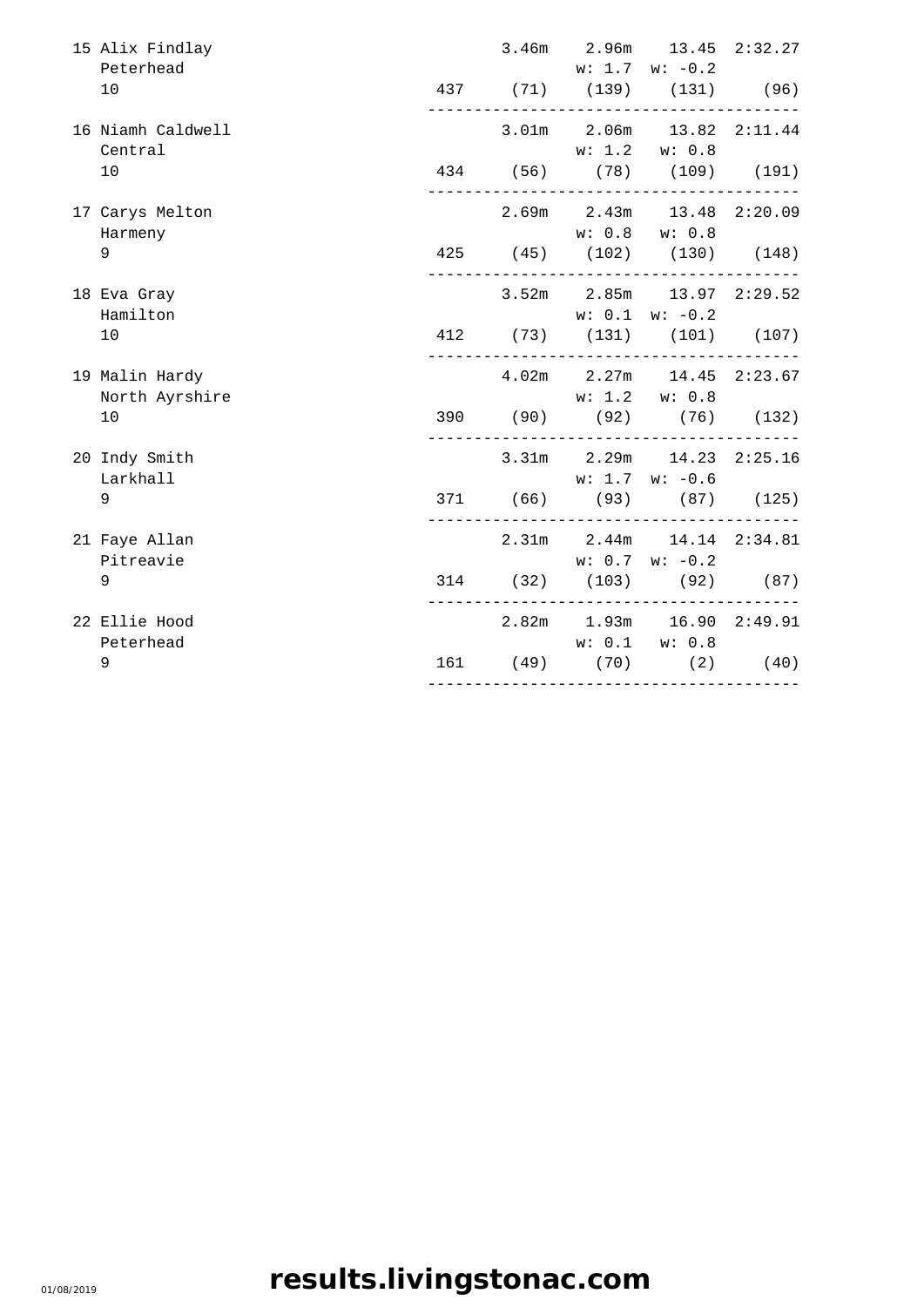#### **Pentathlon (U13B)**

|                                     |     |       | Points HJ 75H SP LJ 800                                         |       |                    |         |
|-------------------------------------|-----|-------|-----------------------------------------------------------------|-------|--------------------|---------|
| 1 Callum Newton<br>Dunfermline T&F  |     |       | 1.39m  12.93  6.58m  4.25m  2:35.36<br>$w: -0.8$ $w: -0.1$      |       |                    |         |
| 12                                  |     |       | 1613 (310) (512) (283) (247) (261)                              |       |                    |         |
| 2 Ryan Ferrier<br>Dundee Hawkhill   |     |       | 1.36m  14.36  6.94m  4.17m  2:30.38<br>$w: -0.8$ $w: 0.4$       |       |                    |         |
| 12                                  |     |       | 1532 (290) (386) (304) (234) (318)                              |       |                    |         |
| 3 Dylan McCulloch<br>Central        |     |       | $1.12m$ $15.02$ $7.41m$ $4.31m$ $2:35.11$<br>$w: -0.7$          |       | w: 0.2             |         |
| 12                                  |     |       | 1328 (142) (334) (331) (257) (264)                              |       |                    |         |
| 4 Dylan Gee<br>North Ayrshire       |     |       | 1.30m  15.53  6.33m  4.41m  2:39.97<br>$w: -0.7$                |       | w: 1.3             |         |
| 12                                  |     |       | 1301 (250) (296) (268) (274) (213)                              |       |                    |         |
| 5 Tom Campbell<br>Central           |     |       | 1.30m 15.97 7.23m 3.94m 2:43.52<br>$w: -0.7$ $w: 0.2$           |       |                    |         |
| $12 \overline{ }$                   |     |       | 1212 (250) (265) (321) (196) (180)                              |       |                    |         |
| 6 Ryan Davie<br>Giffnock North      |     |       | $1.42m$ $16.60$ $5.95m$ $4.02m$ $2:46.24$<br>$w: -0.8$ $w: 0.9$ |       |                    |         |
| 12                                  |     |       | 1164 (331) (223) (246) (209) (155)                              |       |                    |         |
| 7 Brook Ferguson<br>Dunfermline T&F |     |       | 1.30m  14.68  6.80m  3.80m  3:18.86<br>$w: -0.8$ $w: +0.0$      |       |                    |         |
| 12                                  |     |       | 1081 (250) (361) (296) (174) (0)                                |       |                    |         |
| 8 Ben McDonald<br>Harmeny           |     |       | 1.24m  15.58  5.45m  3.88m  3:01.76<br>$w: -0.7$                |       | w: 1.1             |         |
| 11                                  |     |       | 957 (212) (292) (217) (187) (49)                                |       |                    |         |
| 9 Kyle Muirhead<br>North Ayrshire   |     | 1.15m | 16.67<br>$w: -0.8$                                              | 6.03m | 3.94m<br>$w: +0.0$ | 2:52.43 |
| 11                                  | 931 |       | $(159)$ $(218)$ $(251)$ $(196)$                                 |       |                    | (107)   |
| 10 Harry Miller<br>Lasswade         |     |       | 1.27m  17.90  6.84m  3.30m  3:04.86<br>$w: -0.7$                |       | w: 3.3             |         |
| 11                                  |     |       | 814 (231) (147) (298) (103) (35)                                |       |                    |         |
|                                     |     |       |                                                                 |       |                    |         |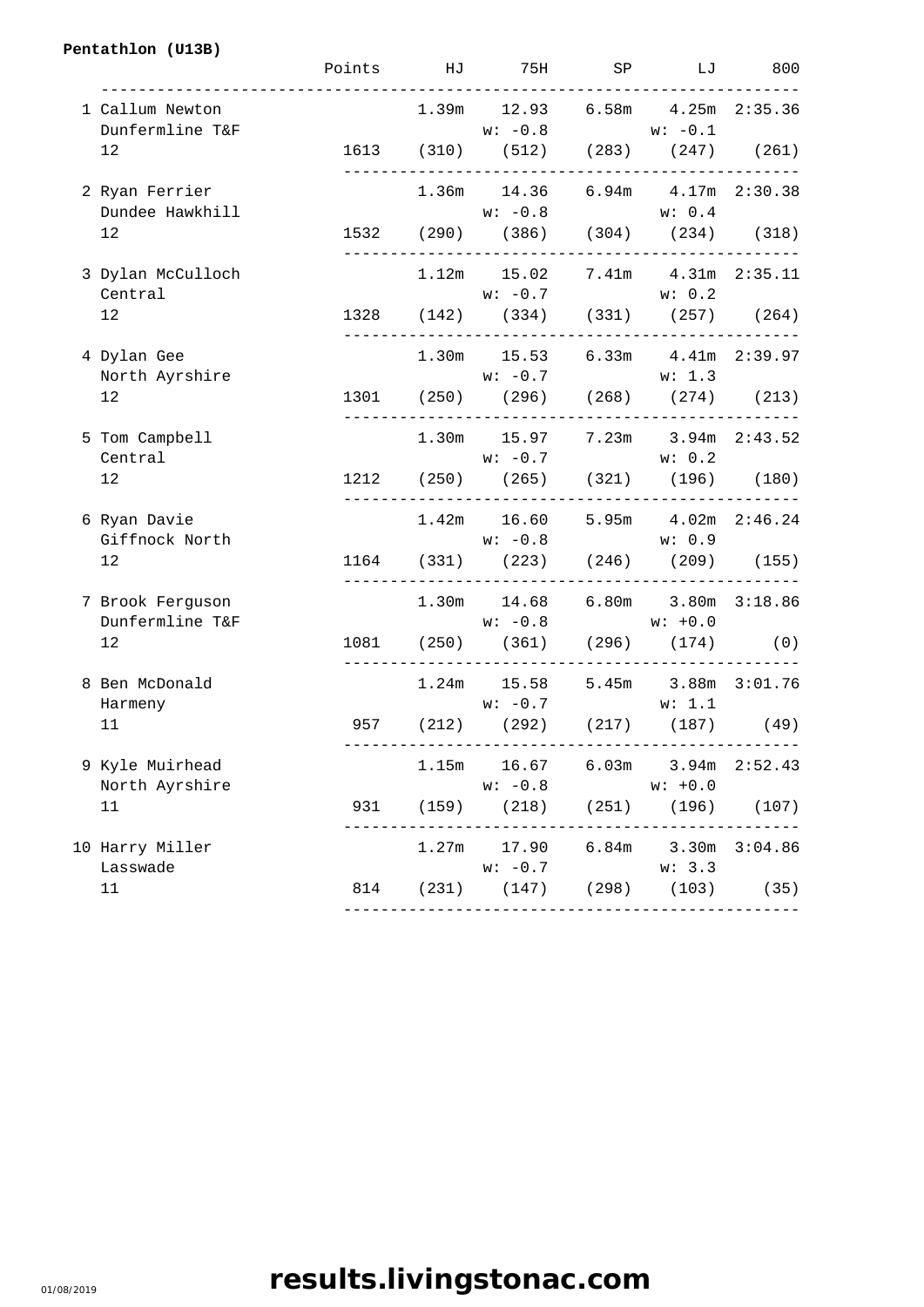#### **Pentathlon (U13G)**

|  |                                       | Points HJ |           | 70H SP LJ 800                                              |  |
|--|---------------------------------------|-----------|-----------|------------------------------------------------------------|--|
|  | 1 Kaitlyn Clark<br>Larkhall           |           |           | $1.27m$ $13.14$ $6.41m$ $4.23m$ $2:52.13$<br>w: 2.1 w: 0.4 |  |
|  | 12                                    |           |           | 1943 (379) (463) (297) (362) (442)                         |  |
|  | 2 Zoe Loughrey<br>VP Glasgow          |           |           | 1.33m 13.05 6.97m 3.99m 3:01.15<br>$w: -0.4$ $w: 0.8$      |  |
|  | 12                                    |           |           | 1904 (439) (471) (333) (306) (355)                         |  |
|  | 3 Beth Collins<br>Dundee Hawkhill     |           |           | 1.27m  15.89  8.31m  3.14m  2:33.13<br>$w: -0.4$ $w: 0.3$  |  |
|  | $12 \overline{ }$                     |           |           | 1852 (379) (269) (419) (131) (654)                         |  |
|  | 4 Eve Crawford<br>VP Glasgow<br>12    |           |           | 1.21m  13.01  6.04m  3.65m  2:45.24<br>$w: -0.7$ $w: -0.3$ |  |
|  |                                       |           |           | 1811 (321) (471) (274) (231) (514)                         |  |
|  | 5 Isabella Passway<br>Dundee Hawkhill |           |           | 1.27m  13.31  4.72m  3.90m  2:46.74<br>$w: -0.7$ $w: +0.0$ |  |
|  | 12                                    |           |           | 1799 (379) (446) (191) (285) (498)                         |  |
|  | 6 Femke Waite<br>Ross County          |           |           | $1.30m$ $13.90$ $7.63m$ $3.72m$ $3:00.94$<br>w: 2.1 w: 1.5 |  |
|  | 12                                    |           |           | 1792 (409) (406) (375) (246) (356)                         |  |
|  | 7 Kirstin Penman<br>Dunfermline T&F   |           |           | 1.21m  12.98  5.18m  3.92m  2:55.04<br>$w: -0.4$ $w: +0.0$ |  |
|  | 12                                    |           |           | $1724$ (321) (480) (220) (290) (413)                       |  |
|  | 8 Victoria Anestik<br>Falkirk<br>11   |           | $w: -0.4$ | 1.18m  13.05  7.25m  3.69m  3:10.18<br>$w: -0.2$           |  |
|  |                                       |           |           | 1630 (293) (471) (351) (239) (276)                         |  |
|  | 9 Aleshia O'Connor<br>VP Glasgow      |           |           | 1.21m  12.80  5.15m  3.82m  3:10.14<br>$w: -0.7$ $w: 0.9$  |  |
|  | 11                                    |           |           | 1580 (321) (497) (218) (267) (277)                         |  |
|  | 10 Mia Sokoluk<br>Livingston          |           |           | 1.15m  16.97  5.86m  3.50m  2:39.64<br>$w: -0.7$ $w: 0.4$  |  |
|  | 12                                    |           |           | 1511 (266) (206) (262) (200) (577)                         |  |
|  | 11 Esther Taylor<br>Harmeny           |           |           | 1.21m  15.12  5.96m  3.22m  2:55.88<br>w: 2.1 w: 0.5       |  |
|  | 12                                    |           |           | 1454 (321) (314) (269) (146) (404)                         |  |
|  | 12 Taylor More<br>Airdrie             |           |           | 1.18m  14.93  4.25m  3.43m  2:55.40<br>w: 2.1 w: 0.6       |  |
|  | 12                                    |           |           | 1377 (293) (327) (162) (186) (409)                         |  |
|  | 13 Amy Robertson<br>Larkhall          |           | $w: -0.7$ | 1.03m  17.86  4.75m  3.24m  2:54.80<br>$w: -0.1$           |  |
|  | 11                                    |           |           | 1082 (164) (160) (193) (150) (415)                         |  |
|  | 14 Amy Jenkinson<br>Dunfermline T&F   |           |           | 1.15m  17.96  4.07m  3.15m  3:08.14<br>w: 2.1 w: 0.5       |  |
|  | 11                                    |           |           | 997 (266) (155) (150) (133) (293)                          |  |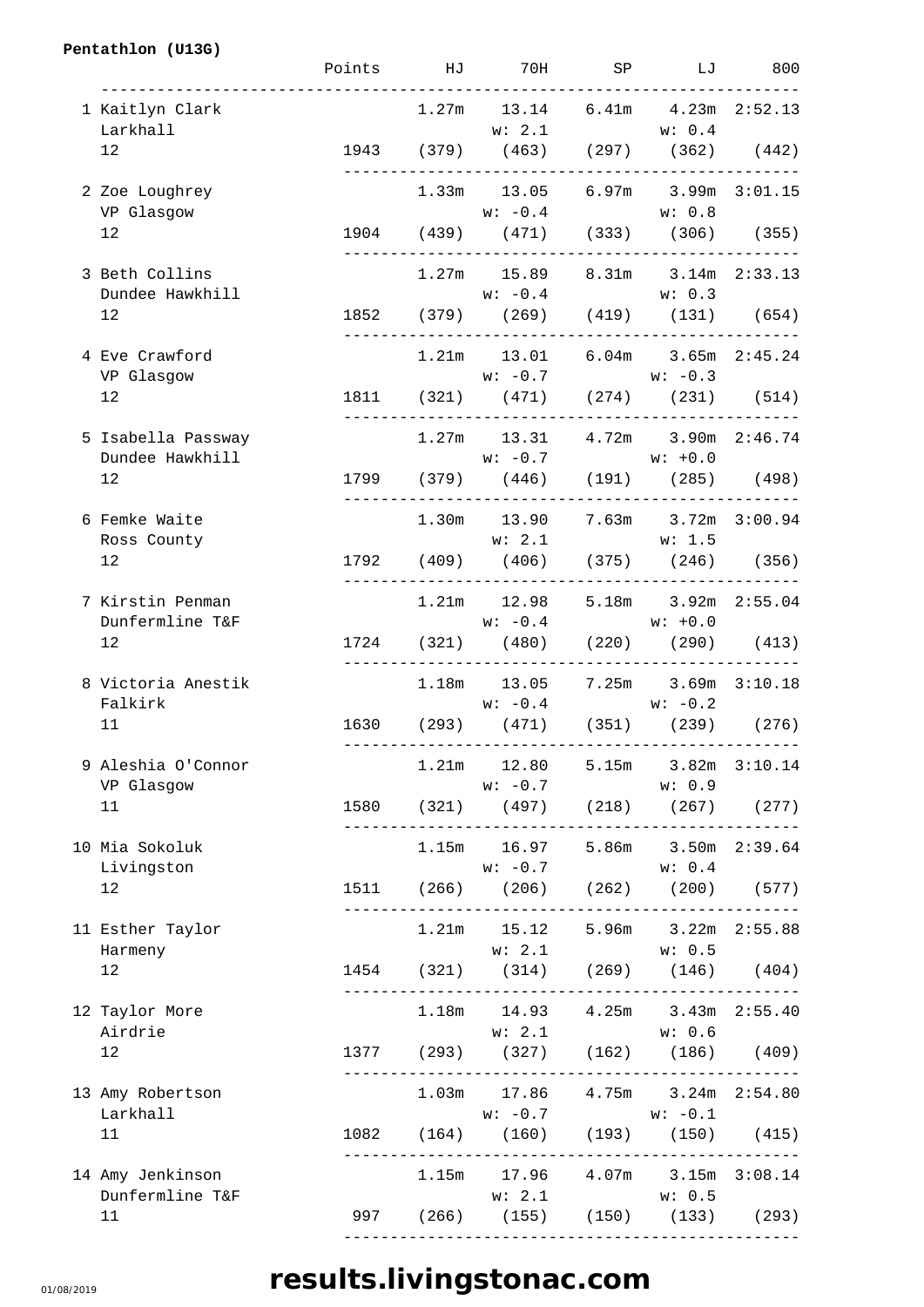|     | 15 Abby Renwick |     | 1.00 <sub>m</sub> | 19.20     | 4.25m      |            | $2.98m$ $3:26.38$ |
|-----|-----------------|-----|-------------------|-----------|------------|------------|-------------------|
|     | Airdrie         |     |                   | $w: -0.4$ |            | w: 2.1     |                   |
|     | 11              | 666 | (141)             | (100)     | (162)      | (104)      | (159)             |
| DNF | Megan Forrester |     | 1.30 <sub>m</sub> | 19.30     | <b>DNS</b> | <b>DNS</b> | <b>DNS</b>        |
|     | Livingston      |     |                   | w: 2.1    |            |            |                   |
|     | 12              |     | (409)             | (96)      | (0)        | (0)        | (0)               |
|     |                 |     |                   |           |            |            |                   |

#### **Pentathlon (U15B)**

|                                    | Points 80H HJ                                          | LJ                                        | SP 800 |  |
|------------------------------------|--------------------------------------------------------|-------------------------------------------|--------|--|
| 1 Fergus MacGilp<br>Pitreavie      | $w: -0.8$ $w: +0.0$                                    | 12.98  1.60m  5.59m  9.61m  2:06.92       |        |  |
| 14                                 | 2680 (604) (464) (500) (462) (650)                     |                                           |        |  |
| 2 Scott Hopper<br>Central          | $w: -1.1$ $w: +0.0$                                    | 13.29 1.69m 5.15m 12.31m 2:19.47          |        |  |
| 14                                 | 2604 (573) (536) (411) (625) (459)                     |                                           |        |  |
| 3 Lewis Thomson<br>Perth Strathtay | $w: -0.8$ $w: 0.4$                                     | 13.51  1.57m  4.89m  9.84m  2:05.23       |        |  |
| 14                                 | 2509 (552) (441) (361) (476) (679)                     |                                           |        |  |
| 4 Jonathan Cameron<br>Inverclyde   | $w: -1.1$                                              | 13.47 1.57m 4.91m 7.19m 2:21.91<br>w: 1.2 |        |  |
| 14                                 | 2105 (556) (441) (365) (318) (425)                     |                                           |        |  |
| 5 Jack Campbell<br>Central         | $13.97$ $1.42m$ $4.55m$ $8.21m$ $2:24.89$<br>$w: -1.1$ | w: 0.3                                    |        |  |
| 14                                 | 1903 (508) (331) (299) (379) (386)                     |                                           |        |  |
| 6 Ruairidh Burns<br>Central        | 15.66  1.57m  4.46m  8.48m  2:24.95<br>$w: -0.8$       | w: 0.4                                    |        |  |
| 13                                 | 1866 (362) (441) (283) (395) (385)                     |                                           |        |  |
| 7 Aidan Allen<br>Dundee Hawkhill   |                                                        | DNF 1.60m 5.09m 7.25m 2:24.64<br>w: 1.3   |        |  |
| 14                                 | 1575 (0) (464) (400) (322) (389)                       |                                           |        |  |
| 8 Alec Miller<br>Lasswade          | $w: -0.8$ $w: 0.6$                                     | 17.60  1.42m  3.81m  5.17m  2:56.94       |        |  |
| 13                                 | 1008 (223) (331) (176) (201) (77)                      |                                           |        |  |
|                                    |                                                        |                                           |        |  |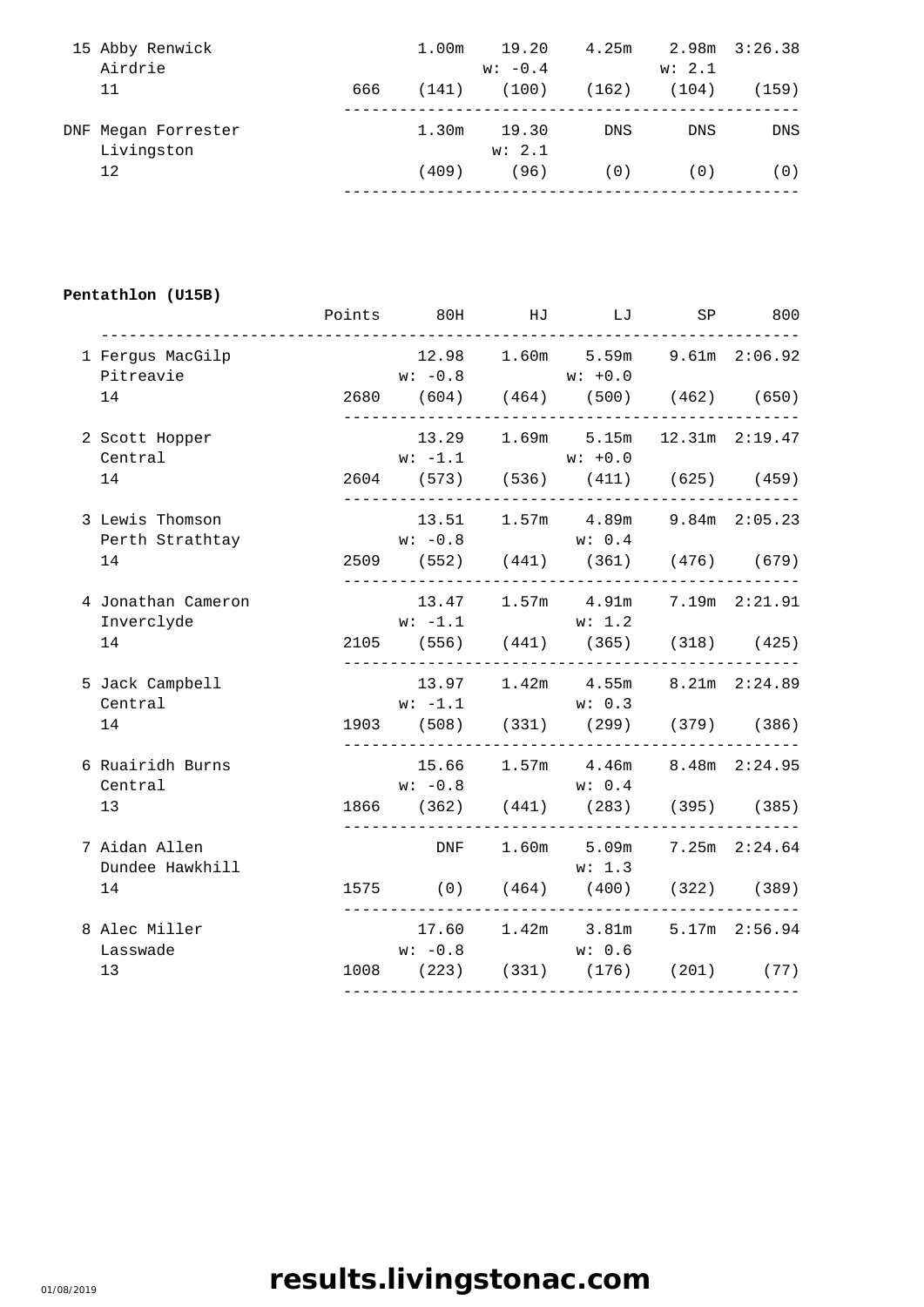#### **Pentathlon (U15G)**

|                                   | Points | LJ                                                   | 75H                         | SP                                  | HJ | 800            |
|-----------------------------------|--------|------------------------------------------------------|-----------------------------|-------------------------------------|----|----------------|
| 1 Katherine Fowler<br>Central     |        | w: 1.7 w: 0.3                                        |                             | 4.73m 13.14 7.51m 1.45m 2:36.86     |    |                |
| 14                                |        | 2585 (487) (555) (368) (566) (609)                   |                             |                                     |    |                |
| 2 Darcie Black<br>Dunfermline T&F |        | w: 1.2 w: 0.9                                        |                             | 4.93m 12.54 7.98m 1.39m 3:04.72     |    |                |
| 13                                |        | 2378 (540) (615) (398) (502) (323)                   |                             |                                     |    |                |
| 3 Carly Smith<br>Edinburgh        |        |                                                      | w: 1.0 w: 0.9               | 4.33m 14.60 7.20m 1.36m 2:32.37     |    |                |
| 13                                |        | 2297 (386) (430) (348) (470) (663)                   |                             |                                     |    |                |
| 4 Lexy Kenhard<br>Helensburgh     |        | w: 1.2 w: 0.9                                        |                             | 4.09m  13.29  7.08m  1.42m  2:46.73 |    |                |
| 14                                |        | 2241 (329) (540) (340) (534) (498)                   |                             |                                     |    |                |
| 5 Holly Gordon<br>Pitreavie       |        | 4.17m  14.15  7.17m  1.39m  2:41.87<br>w: 0.9 w: 0.9 |                             |                                     |    |                |
| 13                                |        | 2210 (347) (463) (346) (502) (552)                   |                             |                                     |    |                |
| 6 Anna Allison<br>Livingston      |        | w: 1.4 w: 0.3                                        |                             | 4.00m  13.63  7.38m  1.36m  2:42.77 |    |                |
| 14                                |        | 2188 (308) (509) (359) (470) (542)                   |                             |                                     |    |                |
| 7 Ella Watson<br>Livingston       |        | w: 0.4 w: 0.3                                        |                             | 4.46m  14.66  8.09m  1.36m  3:06.76 |    |                |
| 14                                |        | 2020 (418) (422) (405) (470) (305)                   |                             |                                     |    |                |
| 8 Rosie Watson<br>Law             |        | $w: +0.0 \t w: 0.9$                                  |                             | 3.87m 14.26 6.59m 1.30m 3:05.16     |    |                |
| 14                                |        | 1770 (279) (454) (309) (409) (319)                   |                             |                                     |    |                |
| 9 Molly O'Donnell<br>Hamilton     |        | 3.73m                                                | 16.09<br>$w: 1.2 \t w: 0.9$ | 7.31m                               |    | 1.18m  2:49.89 |
| 13                                |        | 1681 (248) (320) (355) (293) (465)                   |                             |                                     |    |                |
| 10 Brogan McMillan<br>Central     |        |                                                      | $w: +0.0 \t w: 0.3$         | 2.89m 15.24 6.37m 1.24m 2:45.94     |    |                |
| 13                                |        | 1617 (89) (376) (295) (350) (507)                    |                             |                                     |    |                |
| 11 Jennifer Allan<br>Fife         |        | w: 3.1 w: 0.3                                        |                             | 3.71m  15.25  7.06m  1.36m          |    |                |
| 14                                |        | 1429 (244) (376) (339) (470) (0)                     |                             |                                     |    |                |
| 12 Lucy McDonald<br>Harmeny       |        | w: 1.7 w: 0.3                                        |                             | 3.78m  17.19  5.22m  1.15m  3:21.66 |    |                |
| 13                                |        | 1188 (259) (251) (222) (266) (190)                   |                             |                                     |    |                |
| 13 Niamh McIntosh<br>Inverclyde   |        | w: 1.1 w: 0.9                                        |                             | $3.69m$ $15.62$ $6.37m$ NH          |    | DNF            |
| 14                                |        | 882 (239) (348) (295) (0) (0)                        |                             |                                     |    |                |
| DNF Jade Gray<br>Larkhall         |        | w: 2.3                                               |                             | 3.59m DNS DNS DNS                   |    | <b>DNS</b>     |
| 13                                |        |                                                      |                             | $(218)$ $(0)$ $(0)$ $(0)$ $(0)$     |    |                |
|                                   |        |                                                      |                             |                                     |    |                |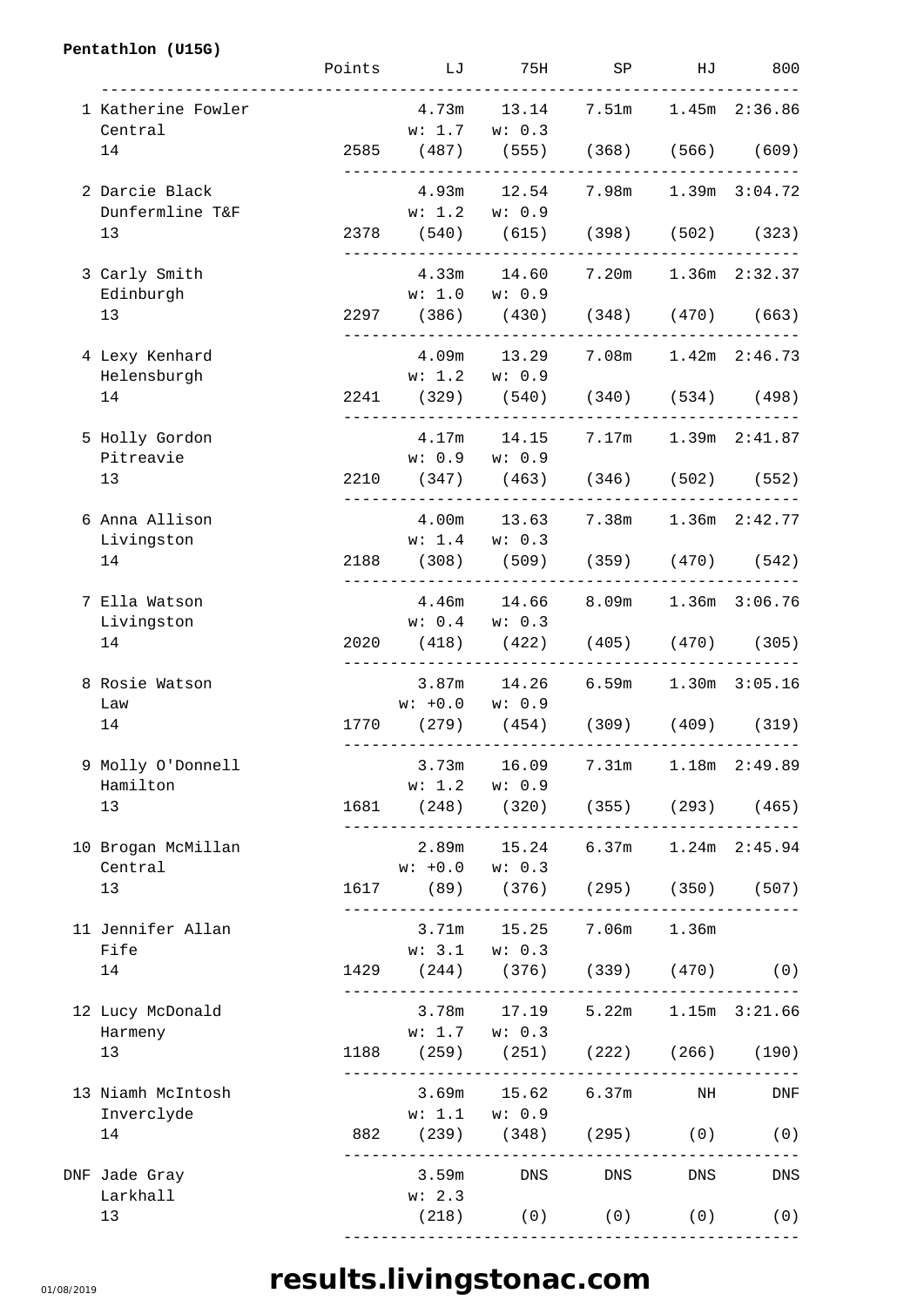#### **Pentathlon (U17W)**

|                                 | Points | 80H                | SP    | ΗJ    | LJ              | 800               |
|---------------------------------|--------|--------------------|-------|-------|-----------------|-------------------|
| 1 Hannah Wallace<br>Cumbernauld |        | 13.08<br>$w: -1.6$ | 6.65m | 1.48m | w: 0.3          | $4.92m$ $2:47.25$ |
| 16                              | 2609   | (666)              | (313) | (599) | (538)           | (493)             |
| 2 Emily Stratton<br>Fife        |        | 15.96<br>$w: -1.6$ | 7.24m | 1.45m | 4.40m<br>w: 0.9 | 2:43.14           |
| 15                              | 2255   | (399)              | (350) | (566) | (403)           | (537)             |

### **Event 1 Quadrathlon: #1 Shot Put (U11B)**

|        | Name                                      |  | Age Club           | Finals Points     |            |  |  |  |  |  |
|--------|-------------------------------------------|--|--------------------|-------------------|------------|--|--|--|--|--|
|        |                                           |  |                    |                   |            |  |  |  |  |  |
| Pool 1 |                                           |  |                    |                   |            |  |  |  |  |  |
|        | 1 # 65 Alex Columbine-Gr 10 Harmeny       |  |                    |                   | 6.57m 181  |  |  |  |  |  |
|        | $6.57m$ 5.30m 4.67m                       |  |                    |                   |            |  |  |  |  |  |
|        | 2 # 60 Ray Taylor 10 Central              |  |                    |                   | 5.83m 154  |  |  |  |  |  |
|        | 5.38m 5.83m 5.63m                         |  |                    |                   |            |  |  |  |  |  |
|        | 3 # 63 Marc Smith 10 Falkirk              |  |                    |                   | 5.25m 133  |  |  |  |  |  |
|        | $4.79m$ 5.25m $4.83m$                     |  |                    |                   |            |  |  |  |  |  |
|        | 4 # 61 Matthew Ferrier 10 Dundee Hawkhill |  |                    |                   | 4.79m 117  |  |  |  |  |  |
|        | 4.39m 4.17m 4.79m                         |  |                    |                   |            |  |  |  |  |  |
|        | 5 # 64 Archie Stone 10 Larkhall           |  |                    |                   | 4.49m 107  |  |  |  |  |  |
|        | 4.49m 3.39m FOUL                          |  |                    |                   |            |  |  |  |  |  |
|        | 6 # 56 Connor Greenhorn 9 Livingston      |  |                    | 4.03 <sub>m</sub> | 91         |  |  |  |  |  |
|        | FOUL 3.80m 4.03m                          |  |                    |                   |            |  |  |  |  |  |
|        | 7 # 62 Rory Charters 10 East Kilbride     |  |                    |                   | $3.97m$ 89 |  |  |  |  |  |
|        | 3.86m 3.77m 3.97m                         |  |                    |                   |            |  |  |  |  |  |
|        | 8 # 58 Ruaridh Gibson                     |  | 10 Dundee Hawkhill | 3.72m             | 80         |  |  |  |  |  |
|        | 3.46m 3.72m 3.70m                         |  |                    |                   |            |  |  |  |  |  |
|        | 9 # 57 Luke Evans 9 Larkhall              |  |                    | 3.43m             | 70         |  |  |  |  |  |
|        | $2.46m$ $3.43m$ $3.36m$                   |  |                    |                   |            |  |  |  |  |  |
|        | -- # 59 Danny Fletcher 10 Lothian         |  |                    | FOUL              |            |  |  |  |  |  |
|        | FOUL FOUL FOUL                            |  |                    |                   |            |  |  |  |  |  |

### **Event 1 Quadrathlon: #2 Long Jump (U11B)**

|  | Name<br>===========================                                                                                  | Age Club | Finals Wind Points |               |               |
|--|----------------------------------------------------------------------------------------------------------------------|----------|--------------------|---------------|---------------|
|  | 1 # 60 Ray Taylor 10 Central<br>$3.70m(0.9)$ $3.40m(1.6)$ $3.56m(1.1)$                                               |          |                    |               | 3.70m 0.9 196 |
|  | 2 # 61 Matthew Ferrier 10 Dundee Hawkhill<br>$3.39m(0.7)$ $3.44m(0.9)$ $3.44m(0.2)$                                  |          | $3.44m$ 0.9        |               | 176           |
|  | 3 # 63 Marc Smith 10 Falkirk<br>$3.31m(1.3)$ $3.28m(1.7)$ $3.41m(1.6)$                                               |          | 3.41m 1.6          |               | 173           |
|  | 4 # 62 Rory Charters 10 East Kilbride                                                                                |          | $3.28m$ 0.2        |               | 163           |
|  | $3.21m(1.4)$ $3.28m(0.2)$ $FOUL(1.5)$<br>4 # 59 Danny Fletcher 10 Lothian                                            |          | $3.28m$ 1.4        |               | 163           |
|  | $3.19m(1.4)$ $3.11m(-0.2)$ $3.28m(1.4)$<br>6 # 65 Alex Columbine-Gr 10 Harmeny                                       |          |                    | $3.24m$ 2.6   | 160           |
|  | $3.24m(2.6)$ $2.54m(0.5)$ $2.67m(0.3)$<br>7 # 64 Archie Stone 10 Larkhall                                            |          |                    | $3.13m$ 1.8   | 152           |
|  | $3.05m(3.2)$ 3.06 $m(0.7)$ 3.13 $m(1.8)$<br>8 # 57 Luke Evans 9 Larkhall<br>$2.97m(+0.0)$ 2.86 $m(1.6)$ FOUL $(1.1)$ |          |                    | $2.97m + 0.0$ | 140           |
|  |                                                                                                                      |          |                    |               |               |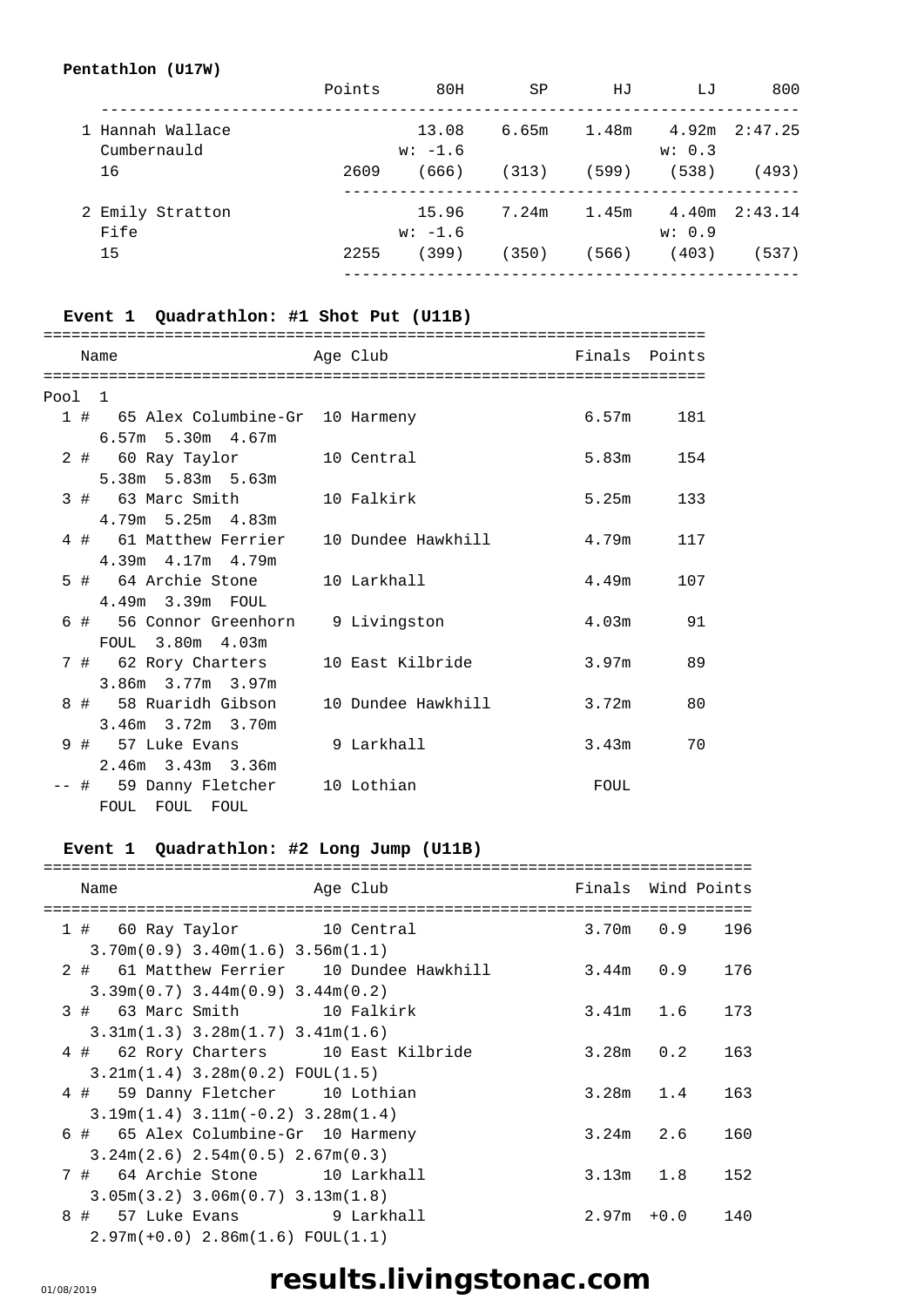| 9 # 56 Connor Greenhorn 9 Livingston     |                                           | 2.61m 1.0 | 114 |
|------------------------------------------|-------------------------------------------|-----------|-----|
| $FOUL(0.7)$ 2.61m $(1.0)$ 2.45m $(-0.2)$ |                                           |           |     |
|                                          | 10 # 58 Ruaridh Gibson 10 Dundee Hawkhill | 2.13m 0.8 | 83  |
| $2.13m(0.8)$ FOUL $(0.2)$ $2.09m(-0.2)$  |                                           |           |     |

#### **Event 1 Quadrathlon: #3 80m (U11B)**

|      |    | Name           |                      | Age Club           | Finals | Points |
|------|----|----------------|----------------------|--------------------|--------|--------|
|      |    |                |                      |                    |        |        |
| Heat |    |                | Wind: $-0.7$         |                    |        |        |
|      | 1# |                | 65 Alex Columbine-Gr | 10 Harmeny         | 12.21  | 218    |
|      | 2# |                | 60 Ray Taylor        | 10 Central         | 12.38  | 205    |
|      | 3# |                | 56 Connor Greenhorn  | 9 Livingston       | 13.03  | 159    |
|      | 4# |                | 63 Marc Smith        | 10 Falkirk         | 13.14  | 151    |
|      | 5# |                | 59 Danny Fletcher    | 10 Lothian         | 13.45  | 131    |
| Heat |    | $\overline{2}$ | Wind: 2.0            |                    |        |        |
|      | 1# |                | 61 Matthew Ferrier   | 10 Dundee Hawkhill | 12.59  | 190    |
|      | 2# |                | 64 Archie Stone      | 10 Larkhall        | 13.13  | 152    |
|      | 3# |                | 57 Luke Evans        | 9 Larkhall         | 13.27  | 143    |
|      | 4# |                | 62 Rory Charters     | 10 East Kilbride   | 13.65  | 119    |
| 5    | #  |                | 58 Ruaridh Gibson    | 10 Dundee Hawkhill | 14.95  | 53     |

### **Event 1 Quadrathlon: #4 600m (U11B)**

|        |  |                      |  |                                                                                                                                                                                                       |         | Finals                                                                                                                                                       | Points |
|--------|--|----------------------|--|-------------------------------------------------------------------------------------------------------------------------------------------------------------------------------------------------------|---------|--------------------------------------------------------------------------------------------------------------------------------------------------------------|--------|
|        |  |                      |  |                                                                                                                                                                                                       |         |                                                                                                                                                              |        |
| Heat   |  |                      |  |                                                                                                                                                                                                       |         |                                                                                                                                                              |        |
| 1#     |  |                      |  |                                                                                                                                                                                                       |         | 1:54.86                                                                                                                                                      | 288    |
| 2#     |  |                      |  |                                                                                                                                                                                                       |         | 2:00.89                                                                                                                                                      | 251    |
| 3#     |  |                      |  |                                                                                                                                                                                                       |         | 2:01.79                                                                                                                                                      | 246    |
| #<br>4 |  |                      |  |                                                                                                                                                                                                       |         | 2:07.69                                                                                                                                                      | 212    |
| #<br>5 |  |                      |  |                                                                                                                                                                                                       |         | 2:09.20                                                                                                                                                      | 203    |
| #      |  |                      |  |                                                                                                                                                                                                       |         | 2:09.62                                                                                                                                                      | 201    |
| 7#     |  |                      |  |                                                                                                                                                                                                       |         | 2:13.14                                                                                                                                                      | 183    |
| #      |  |                      |  |                                                                                                                                                                                                       |         | 2:24.69                                                                                                                                                      | 127    |
| #      |  |                      |  | 1 O                                                                                                                                                                                                   |         | 2:34.01                                                                                                                                                      | 90     |
| 10 #   |  |                      |  | 10                                                                                                                                                                                                    | Harmeny | 4:04.34                                                                                                                                                      |        |
|        |  | Name<br>$\mathbf{1}$ |  | 60 Ray Taylor<br>63 Marc Smith<br>61 Matthew Ferrier<br>59 Danny Fletcher<br>62 Rory Charters<br>56 Connor Greenhorn<br>57 Luke Evans<br>64 Archie Stone<br>58 Ruaridh Gibson<br>65 Alex Columbine-Gr |         | Age Club<br>10 Central<br>10 Falkirk<br>10 Dundee Hawkhill<br>10 Lothian<br>10 East Kilbride<br>9 Livingston<br>9 Larkhall<br>10 Larkhall<br>Dundee Hawkhill |        |

### **Event 2 Quadrathlon: #1 Shot Put (U11G)**

|        | Name                                   | Age Club          | Finals Points |           |
|--------|----------------------------------------|-------------------|---------------|-----------|
|        |                                        |                   |               |           |
| Pool 1 |                                        |                   |               |           |
|        | 1 # 10 Emma Clark                      | 10 Larkhall       |               | 5.54m 144 |
|        | $5.12m$ $5.10m$ $5.54m$                |                   |               |           |
|        | 2 # 16 Erin Mcauley 10 Larkhall        |                   | 4.68m         | 113       |
|        | $4.68m$ $4.51m$ $4.49m$                |                   |               |           |
|        | 3 # 17 Olivia Muir                     | 10 Harmeny        | 4.65m         | 112       |
|        | $4.65m$ $4.49m$ $4.25m$                |                   |               |           |
|        | 4 # 18 Grace Malley 10 Whitemoss       |                   | 4.44m         | 105       |
|        | 3.80m FOUL 4.44m                       |                   |               |           |
|        | 5 # 15 Carrie Charters                 | 10 East Kilbride  | 4.43m         | 105       |
|        | $4.43m$ $4.20m$ $4.09m$                |                   |               |           |
|        | 6 # 21 Olivia Baxter 10 East Kilbride  |                   | 4.28m         | 99        |
|        | $2.94m$ 4.28m 4.14m                    |                   |               |           |
|        | 7 # 19 Aneesah King Ouba 10 VP Glasgow |                   | 4.25m         | 98        |
|        | $3.99m$ 4.05m 4.25m                    |                   |               |           |
|        | 8 # 12 Malin Hardy                     | 10 North Ayrshire | 4.02m         | 90        |
|        | $3.62m$ 4.02m 3.53m                    |                   |               |           |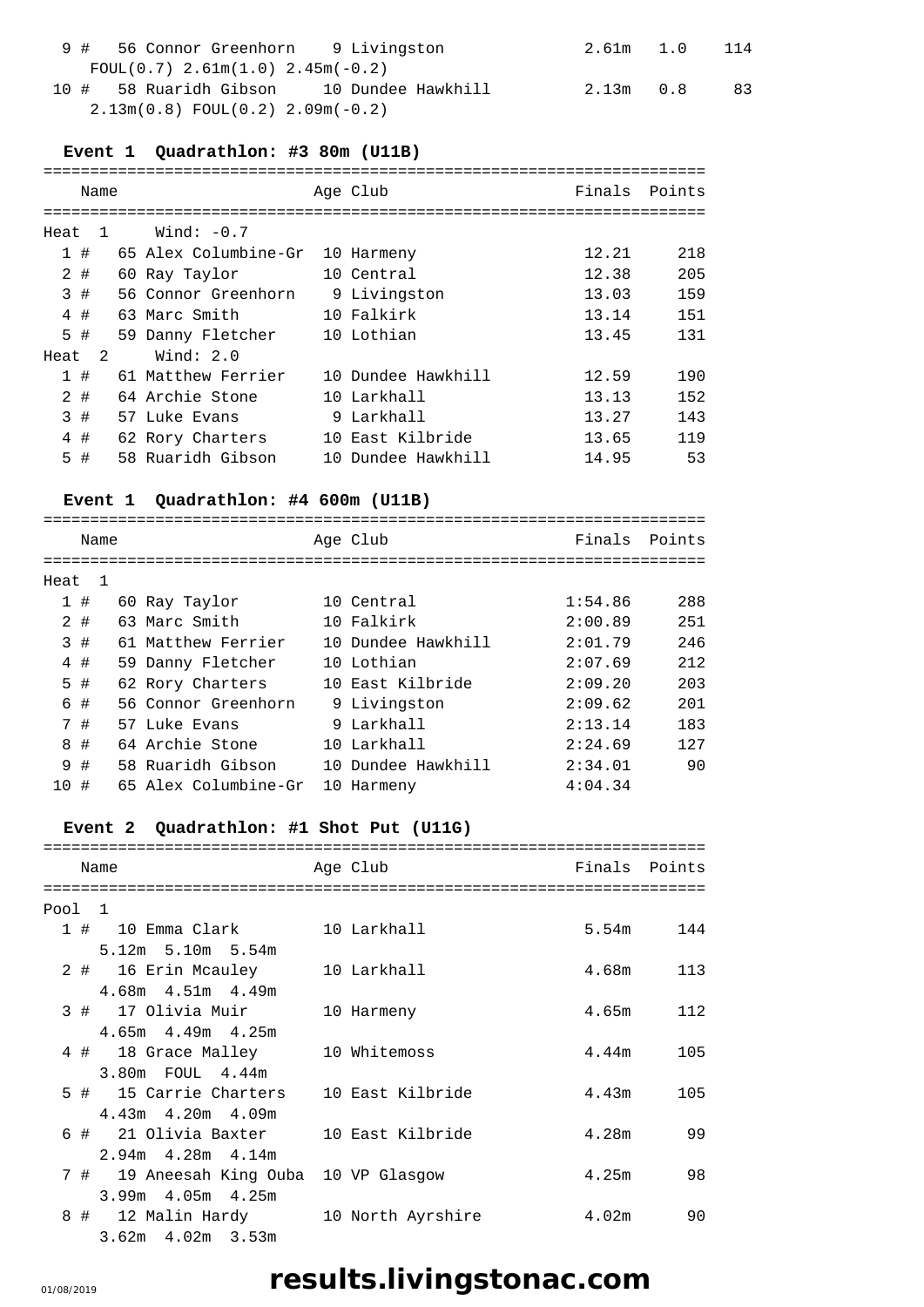|  | 9 # 1 Mackenzie McHolm 9 Larkhall      |                                                   | 3.96m 88   |    |
|--|----------------------------------------|---------------------------------------------------|------------|----|
|  | 3.90m 3.96m FOUL                       |                                                   |            |    |
|  |                                        | 9 # 13 Rachel Barnett 10 Dunfermline T&F 3.96m 88 |            |    |
|  | 3.65m 3.96m 3.67m                      |                                                   |            |    |
|  | 11 # 4 Willow Hopper 9 Central         |                                                   | $3.92m$ 87 |    |
|  | $3.77m$ $3.92m$ $3.73m$                |                                                   |            |    |
|  | 12 # 7 Eva Gray 10 Hamilton            |                                                   | $3.52m$ 73 |    |
|  | 3.41m 3.52m 3.45m                      |                                                   |            |    |
|  | 13 # 8 Alix Findlay 10 Peterhead       |                                                   | 3.46m      | 71 |
|  | 2.88m 3.15m 3.46m                      |                                                   |            |    |
|  | 14 # 100 Kirsty Crawshaw 10 Livingston |                                                   | 3.43m      | 70 |
|  | $3.11m$ $3.37m$ $3.43m$                |                                                   |            |    |
|  | 15 # 11 Nancy Corrie 10 Harmeny        |                                                   | 3.35m 67   |    |
|  | 2.30m 3.35m 3.16m                      |                                                   |            |    |
|  | 16 # 2 Indy Smith 9 Larkhall           |                                                   | $3.31m$ 66 |    |
|  | 3.31m 2.86m 3.26m                      |                                                   |            |    |
|  | 17 # 20 Eihlinn Gillespie 10 Airdrie   |                                                   | $3.23m$ 63 |    |
|  | $2.62m$ $2.80m$ $3.23m$                |                                                   |            |    |
|  | 18 # 14 Matilda Frew 10 East Kilbride  |                                                   | 3.10m      | 59 |
|  | 3.10m 2.47m 2.79m                      |                                                   |            |    |
|  | 19 # 9 Niamh Caldwell 10 Central       |                                                   | 3.01m      | 56 |
|  | FOUL 2.68m 3.01m                       |                                                   |            |    |
|  | 20 # 6 Ellie Hood 9 Peterhead          |                                                   | 2.82m      | 49 |
|  | $2.69m$ $2.33m$ $2.82m$                |                                                   |            |    |
|  | 21 # 5 Carys Melton 9 Harmeny          |                                                   | $2.69m$ 45 |    |
|  | 2.57m 2.69m 2.47m                      |                                                   |            |    |
|  | 22 # 3 Faye Allan 9 Pitreavie          |                                                   | 2.31m      | 32 |
|  | 2.19m 2.31m 2.19m                      |                                                   |            |    |

### **Event 2 Quadrathlon: #2 Long Jump (U11G)**

| Name |                                                                                                                                                                                                                                                                                                                                                                                                                                                                                                                                                                                                                                                                                                                                                                                                                                                                                                                                                                                                                                                                                                           |                                                                                                                                                                                                                                   |
|------|-----------------------------------------------------------------------------------------------------------------------------------------------------------------------------------------------------------------------------------------------------------------------------------------------------------------------------------------------------------------------------------------------------------------------------------------------------------------------------------------------------------------------------------------------------------------------------------------------------------------------------------------------------------------------------------------------------------------------------------------------------------------------------------------------------------------------------------------------------------------------------------------------------------------------------------------------------------------------------------------------------------------------------------------------------------------------------------------------------------|-----------------------------------------------------------------------------------------------------------------------------------------------------------------------------------------------------------------------------------|
|      |                                                                                                                                                                                                                                                                                                                                                                                                                                                                                                                                                                                                                                                                                                                                                                                                                                                                                                                                                                                                                                                                                                           |                                                                                                                                                                                                                                   |
|      |                                                                                                                                                                                                                                                                                                                                                                                                                                                                                                                                                                                                                                                                                                                                                                                                                                                                                                                                                                                                                                                                                                           |                                                                                                                                                                                                                                   |
|      |                                                                                                                                                                                                                                                                                                                                                                                                                                                                                                                                                                                                                                                                                                                                                                                                                                                                                                                                                                                                                                                                                                           |                                                                                                                                                                                                                                   |
|      |                                                                                                                                                                                                                                                                                                                                                                                                                                                                                                                                                                                                                                                                                                                                                                                                                                                                                                                                                                                                                                                                                                           | 195                                                                                                                                                                                                                               |
|      |                                                                                                                                                                                                                                                                                                                                                                                                                                                                                                                                                                                                                                                                                                                                                                                                                                                                                                                                                                                                                                                                                                           |                                                                                                                                                                                                                                   |
|      |                                                                                                                                                                                                                                                                                                                                                                                                                                                                                                                                                                                                                                                                                                                                                                                                                                                                                                                                                                                                                                                                                                           | 183                                                                                                                                                                                                                               |
|      |                                                                                                                                                                                                                                                                                                                                                                                                                                                                                                                                                                                                                                                                                                                                                                                                                                                                                                                                                                                                                                                                                                           |                                                                                                                                                                                                                                   |
|      |                                                                                                                                                                                                                                                                                                                                                                                                                                                                                                                                                                                                                                                                                                                                                                                                                                                                                                                                                                                                                                                                                                           | 162                                                                                                                                                                                                                               |
|      |                                                                                                                                                                                                                                                                                                                                                                                                                                                                                                                                                                                                                                                                                                                                                                                                                                                                                                                                                                                                                                                                                                           |                                                                                                                                                                                                                                   |
|      |                                                                                                                                                                                                                                                                                                                                                                                                                                                                                                                                                                                                                                                                                                                                                                                                                                                                                                                                                                                                                                                                                                           | 161                                                                                                                                                                                                                               |
|      |                                                                                                                                                                                                                                                                                                                                                                                                                                                                                                                                                                                                                                                                                                                                                                                                                                                                                                                                                                                                                                                                                                           |                                                                                                                                                                                                                                   |
|      |                                                                                                                                                                                                                                                                                                                                                                                                                                                                                                                                                                                                                                                                                                                                                                                                                                                                                                                                                                                                                                                                                                           | 149                                                                                                                                                                                                                               |
|      |                                                                                                                                                                                                                                                                                                                                                                                                                                                                                                                                                                                                                                                                                                                                                                                                                                                                                                                                                                                                                                                                                                           |                                                                                                                                                                                                                                   |
|      |                                                                                                                                                                                                                                                                                                                                                                                                                                                                                                                                                                                                                                                                                                                                                                                                                                                                                                                                                                                                                                                                                                           | 149                                                                                                                                                                                                                               |
|      |                                                                                                                                                                                                                                                                                                                                                                                                                                                                                                                                                                                                                                                                                                                                                                                                                                                                                                                                                                                                                                                                                                           |                                                                                                                                                                                                                                   |
|      |                                                                                                                                                                                                                                                                                                                                                                                                                                                                                                                                                                                                                                                                                                                                                                                                                                                                                                                                                                                                                                                                                                           | 147                                                                                                                                                                                                                               |
|      |                                                                                                                                                                                                                                                                                                                                                                                                                                                                                                                                                                                                                                                                                                                                                                                                                                                                                                                                                                                                                                                                                                           |                                                                                                                                                                                                                                   |
|      |                                                                                                                                                                                                                                                                                                                                                                                                                                                                                                                                                                                                                                                                                                                                                                                                                                                                                                                                                                                                                                                                                                           | 146                                                                                                                                                                                                                               |
|      |                                                                                                                                                                                                                                                                                                                                                                                                                                                                                                                                                                                                                                                                                                                                                                                                                                                                                                                                                                                                                                                                                                           |                                                                                                                                                                                                                                   |
|      |                                                                                                                                                                                                                                                                                                                                                                                                                                                                                                                                                                                                                                                                                                                                                                                                                                                                                                                                                                                                                                                                                                           | 143                                                                                                                                                                                                                               |
|      |                                                                                                                                                                                                                                                                                                                                                                                                                                                                                                                                                                                                                                                                                                                                                                                                                                                                                                                                                                                                                                                                                                           |                                                                                                                                                                                                                                   |
|      |                                                                                                                                                                                                                                                                                                                                                                                                                                                                                                                                                                                                                                                                                                                                                                                                                                                                                                                                                                                                                                                                                                           | 143                                                                                                                                                                                                                               |
|      |                                                                                                                                                                                                                                                                                                                                                                                                                                                                                                                                                                                                                                                                                                                                                                                                                                                                                                                                                                                                                                                                                                           |                                                                                                                                                                                                                                   |
|      |                                                                                                                                                                                                                                                                                                                                                                                                                                                                                                                                                                                                                                                                                                                                                                                                                                                                                                                                                                                                                                                                                                           | 142                                                                                                                                                                                                                               |
|      |                                                                                                                                                                                                                                                                                                                                                                                                                                                                                                                                                                                                                                                                                                                                                                                                                                                                                                                                                                                                                                                                                                           |                                                                                                                                                                                                                                   |
|      |                                                                                                                                                                                                                                                                                                                                                                                                                                                                                                                                                                                                                                                                                                                                                                                                                                                                                                                                                                                                                                                                                                           | 139                                                                                                                                                                                                                               |
|      |                                                                                                                                                                                                                                                                                                                                                                                                                                                                                                                                                                                                                                                                                                                                                                                                                                                                                                                                                                                                                                                                                                           |                                                                                                                                                                                                                                   |
|      | Age Club<br>1 # 10 Emma Clark 10 Larkhall<br>$4.13m(1.0)$ $3.73m(+0.0)$ $3.75m(+0.0)$<br>2 # 16 Erin Mcauley 10 Larkhall<br>$3.53m(-0.3)$ $3.48m(-0.6)$ $3.68m(1.2)$<br>3 # 18 Grace Malley 10 Whitemoss<br>$3.53m(0.3)$ $2.95m(1.0)$ FOUL $(1.0)$<br>4 # 21 Olivia Baxter 10 East Kilbride<br>$3.05m(0.2)$ 2.96 $m(0.7)$ 3.27 $m(-0.3)$<br>5 # 19 Aneesah King Ouba 10 VP Glasgow<br>$3.25m(0.5)$ FOUL $(1.9)$ 3.10m $(0.3)$<br>6 # 20 Eihlinn Gillespie 10 Airdrie<br>3.09m(0.4) FOUL(0.1) 2.96m(0.2)<br>6 # 13 Rachel Barnett 10 Dunfermline T&F<br>$2.81m(-0.6)$ 3.09 $m(1.4)$ 2.99 $m(0.2)$<br>8 # 17 Olivia Muir 10 Harmeny<br>$2.97m(-0.7)$ 3.07 $m(0.9)$ 2.91 $m(0.5)$<br>9 # 1 Mackenzie McHolm 9 Larkhall<br>$3.05m(-0.4)$ 2.74 $m(1.6)$ 2.83 $m(0.5)$<br>10 # 4 Willow Hopper 9 Central<br>$3.01m(-0.3)$ $2.67m(0.2)$ $2.83m(0.8)$<br>10 # 15 Carrie Charters 10 East Kilbride<br>$2.99m(-0.8)$ 3.01m(+0.0) 2.83m(0.8)<br>12 # 14 Matilda Frew 10 East Kilbride<br>$2.98m(0.9)$ 3.00m( $-0.5$ ) 2.97m( $0.2$ )<br>13 # 8 Alix Findlay 10 Peterhead<br>$2.74m(-0.5)$ FOUL $(0.1)$ 2.96m $(1.7)$ | Finals Wind Points<br>4.13m 1.0 232<br>$3.68m$ 1.2<br>$3.53m$ 0.3<br>$3.27m - 0.3$<br>$3.25m$ 0.5<br>$3.09m$ 0.4<br>$3.09m$ 1.4<br>$3.07m$ 0.9<br>$3.05m - 0.4$<br>$3.01m - 0.3$<br>$3.01m + 0.0$<br>$3.00m - 0.5$<br>$2.96m$ 1.7 |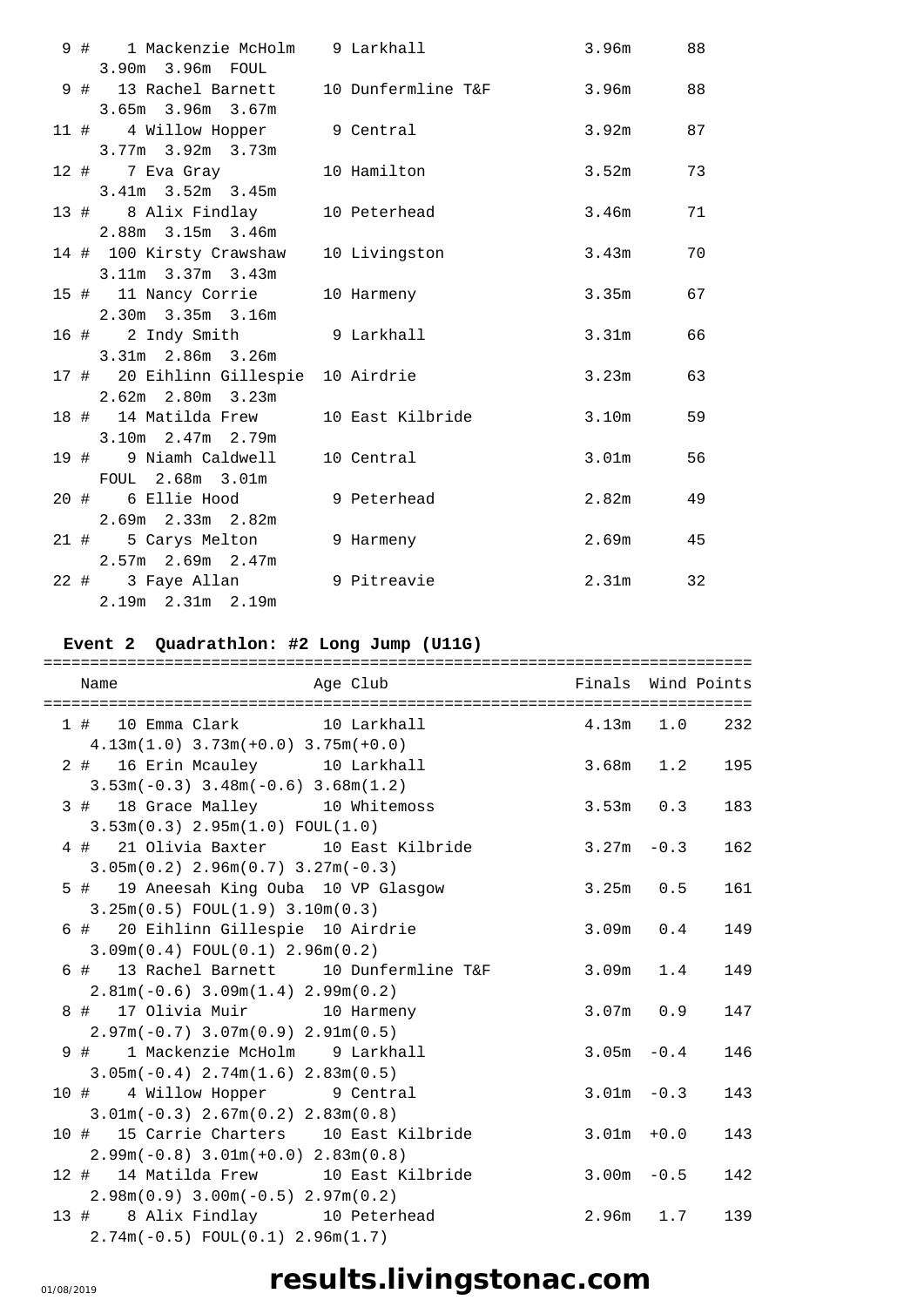| 14 # 7 Eva Gray 10 Hamilton              | $2.85m$ $0.1$     | 131 |
|------------------------------------------|-------------------|-----|
| $2.79m(0.9)$ $2.84m(1.4)$ $2.85m(0.1)$   |                   |     |
| 15 # 100 Kirsty Crawshaw 10 Livingston   | $2.69m$ $1.0$     | 120 |
| $2.62m(0.1)$ $2.61m(1.8)$ $2.69m(1.0)$   |                   |     |
| 16 # 11 Nancy Corrie 10 Harmeny          | $2.62m - 1.7$ 115 |     |
| $2.62m(-1.7)$ $2.49m(2.0)$ $2.32m(1.8)$  |                   |     |
| 17 # 3 Faye Allan 9 Pitreavie            | $2.44m$ 0.7       | 103 |
| $2.14m(0.5)$ $2.16m(0.3)$ $2.44m(0.7)$   |                   |     |
| 18 # 5 Carys Melton 9 Harmeny            | $2.43m$ 0.8       | 102 |
| $2.43m(0.8)$ FOUL $(1.1)$ $2.13m(1.2)$   |                   |     |
| 19 # 2 Indy Smith 9 Larkhall             | $2.29m$ 1.7       | 93  |
| $2.26m(-1.0)$ $2.17m(-0.6)$ $2.29m(1.7)$ |                   |     |
| 20 # 12 Malin Hardy 10 North Ayrshire    | $2.27m$ 1.2       | 92  |
| FOUL(1.0) FOUL(0.3) 2.27m(1.2)           |                   |     |
| 21 # 9 Niamh Caldwell 10 Central         | $2.06m$ 1.2       | 78  |
| $1.97m(0.9)$ $1.75m(-0.6)$ $2.06m(1.2)$  |                   |     |
| 22 # 6 Ellie Hood 9 Peterhead            | $1.93m$ $0.1$     | 70  |
| $1.83m(-0.6)$ $1.65m(1.0)$ $1.93m(0.1)$  |                   |     |

### **Event 2 Quadrathlon: #3 80m (U11G)**

|                |       | Name           |                      | Age Club           | Finals | Points |
|----------------|-------|----------------|----------------------|--------------------|--------|--------|
|                |       |                |                      |                    |        |        |
| Heat           |       | $\mathbf{1}$   | Wind: 0.8            |                    |        |        |
|                | 1#    |                | 16 Erin Mcauley      | 10 Larkhall        | 12.74  | 179    |
|                | $2$ # |                | 5 Carys Melton       | 9 Harmeny          | 13.48  | 130    |
| 3              | #     |                | 9 Niamh Caldwell     | 10 Central         | 13.82  | 109    |
|                | 4#    |                | 12 Malin Hardy       | 10 North Ayrshire  | 14.45  | 76     |
|                | 5 #   |                | 6 Ellie Hood         | 9 Peterhead        | 16.90  | 2      |
| Heat           |       | $\mathfrak{D}$ | Wind: $-0.2$         |                    |        |        |
|                | 1#    |                | 17 Olivia Muir       | 10 Harmeny         | 12.42  | 202    |
| $\overline{a}$ | #     |                | 15 Carrie Charters   | 10 East Kilbride   | 12.62  | 187    |
| 3              | #     |                | 13 Rachel Barnett    | 10 Dunfermline T&F | 13.15  | 151    |
| 4              | #     |                | 4 Willow Hopper      | 9 Central          | 13.48  | 130    |
|                | 5 #   |                | 20 Eihlinn Gillespie | 10 Airdrie         | 13.88  | 106    |
| Heat           |       | 3              | Wind: $-0.6$         |                    |        |        |
|                | 1#    |                | 10 Emma Clark        | 10 Larkhall        | 11.45  | 281    |
| $\overline{a}$ | #     |                | 18 Grace Malley      | 10 Whitemoss       | 12.38  | 205    |
| 3              | #     |                | 21 Olivia Baxter     | 10 East Kilbride   | 12.93  | 165    |
| 4              | #     |                | 1 Mackenzie McHolm   | 9 Larkhall         | 13.20  | 147    |
| 5              | #     |                | 2 Indy Smith         | 9 Larkhall         | 14.23  | 87     |
|                | 6 #   |                | 100 Kirsty Crawshaw  | 10 Livingston      | 14.49  | 74     |
| Heat           |       | 4              | Wind: $-0.2$         |                    |        |        |
|                | 1#    |                | 14 Matilda Frew      | 10 East Kilbride   | 12.81  | 174    |
| $\overline{a}$ | #     |                | 11 Nancy Corrie      | 10 Harmeny         | 13.03  | 159    |
| 3              | #     |                | 19 Aneesah King Ouba | 10 VP Glasgow      | 13.38  | 136    |
| 4              | #     |                | 8 Alix Findlay       | 10 Peterhead       | 13.45  | 131    |
| 5              | #     |                | 7 Eva Gray           | 10 Hamilton        | 13.97  | 101    |
| 6              | #     |                | 3 Faye Allan         | 9 Pitreavie        | 14.14  | 92     |

### **Event 2 Quadrathlon: #4 600m (U11G)**

|      |        | Name |                      |  | Age Club      | Finals  | Points |  |
|------|--------|------|----------------------|--|---------------|---------|--------|--|
|      |        |      |                      |  |               |         |        |  |
| Heat |        |      |                      |  |               |         |        |  |
|      | 1#     |      | 20 Eihlinn Gillespie |  | 10 Airdrie    | 2:06.08 | 2.2.1  |  |
|      | $2 \#$ |      | 11 Nancy Corrie      |  | 10 Harmeny    | 2:08.76 | 206    |  |
|      | 3#     |      | 9 Niamh Caldwell     |  | 10 Central    | 2:11.44 | 191    |  |
|      | 4#     |      | 100 Kirsty Crawshaw  |  | 10 Livingston | 2:14.34 | 176    |  |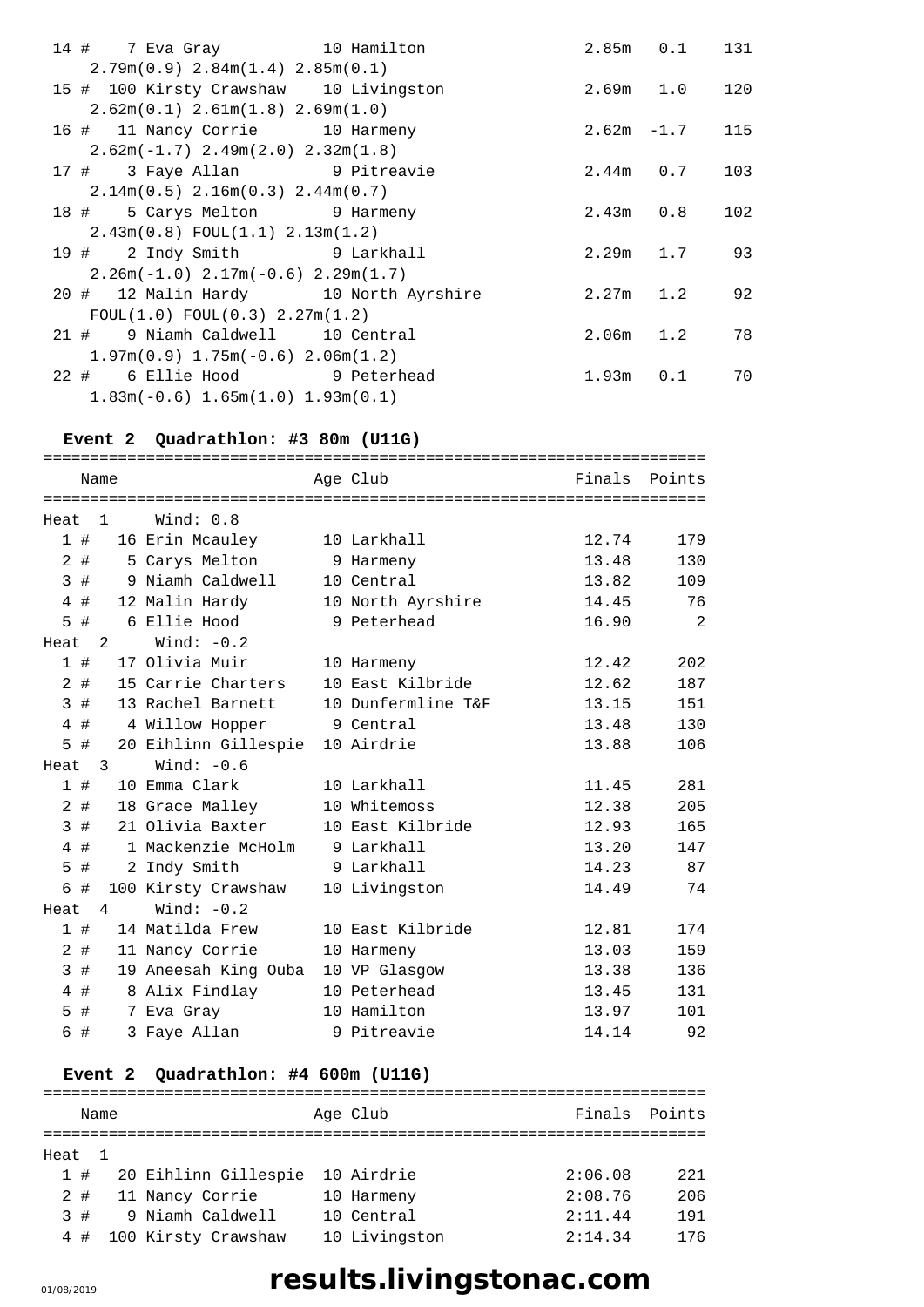|                   | $5$ # | 5 Carys Melton       | 9 Harmeny          | 2:20.09 | 148 |
|-------------------|-------|----------------------|--------------------|---------|-----|
| 6                 | #     | 12 Malin Hardy       | 10 North Ayrshire  | 2:23.67 | 132 |
|                   | 7#    | 2 Indy Smith         | 9 Larkhall         | 2:25.16 | 125 |
|                   | 8#    | 7 Eva Gray           | 10 Hamilton        | 2:29.52 | 107 |
|                   | 9#    | 8 Alix Findlay       | 10 Peterhead       | 2:32.27 | 96  |
| 10#               |       | 3 Faye Allan         | 9 Pitreavie        | 2:34.81 | 87  |
| 11#               |       | 6 Ellie Hood         | 9 Peterhead        | 2:49.91 | 40  |
| Heat <sub>2</sub> |       |                      |                    |         |     |
|                   | 1#    | 10 Emma Clark        | 10 Larkhall        | 2:00.28 | 255 |
|                   | 2#    | 18 Grace Malley      | 10 Whitemoss       | 2:00.69 | 252 |
|                   | 3#    | 16 Erin Mcauley      | 10 Larkhall        | 2:04.87 | 228 |
|                   | $4$ # | 13 Rachel Barnett    | 10 Dunfermline T&F | 2:06.22 | 220 |
|                   | $5$ # | 15 Carrie Charters   | 10 East Kilbride   | 2:06.83 | 217 |
|                   | 6#    | 14 Matilda Frew      | 10 East Kilbride   | 2:08.67 | 206 |
|                   | 7#    | 19 Aneesah King Ouba | 10 VP Glasgow      | 2:08.99 | 205 |
|                   | 8#    | 1 Mackenzie McHolm   | 9 Larkhall         | 2:13.13 | 183 |
| 9                 | #     | 21 Olivia Baxter     | 10 East Kilbride   | 2:17.43 | 161 |
| 10#               |       | 17 Olivia Muir       | 10 Harmeny         | 2:17.72 | 160 |
| 11#               |       | 4 Willow Hopper      | 9 Central          | 2:26.47 | 120 |

#### **Event 3 Pentathlon: #1 High Jump (U13B)**

| Name                                               | Age Club Tinals Points                                           |               |
|----------------------------------------------------|------------------------------------------------------------------|---------------|
|                                                    |                                                                  |               |
| Pool 1                                             |                                                                  |               |
| 1 # 74 Ryan Davie 12 Giffnock North 1.42m 331      |                                                                  |               |
|                                                    | 1.09 1.12 1.15 1.18 1.21 1.24 1.27 1.30 1.33 1.36 1.39 1.42 1.45 |               |
|                                                    | --- --- --- --- 0 --- 0 0 0 0 0 XXO XXX XXX                      |               |
| 2 # 73 Callum Newton 12 Dunfermline T&F 1.39m 310  |                                                                  |               |
|                                                    | 1.09 1.12 1.15 1.18 1.21 1.24 1.27 1.30 1.33 1.36 1.39 1.42      |               |
|                                                    | --- --- --- 0 0 0 XO 0 0 0 0 XXX                                 |               |
| 3 # 70 Ryan Ferrier 12 Dundee Hawkhill 1.36m 290   |                                                                  |               |
|                                                    | 1.09 1.12 1.15 1.18 1.21 1.24 1.27 1.30 1.33 1.36 1.39           |               |
|                                                    |                                                                  |               |
| 4 # 75 Brook Ferguson 12 Dunfermline T&F 1.30m 250 |                                                                  |               |
| 1.09 1.12 1.15 1.18 1.21 1.24 1.27 1.30 1.33       |                                                                  |               |
| --- --- 0 XO XO XO O XO XXX                        |                                                                  |               |
| 4 # 76 Tom Campbell 12 Central                     |                                                                  | 1.30m 250     |
| 1.09 1.12 1.15 1.18 1.21 1.24 1.27 1.30 1.33       |                                                                  |               |
| --- --- --- XO O XO XXO XXO XXX                    |                                                                  |               |
| 4 # 69 Dylan Gee 12 North Ayrshire                 |                                                                  | 1.30m 250     |
| 1.09 1.12 1.15 1.18 1.21 1.24 1.27 1.30 1.33       |                                                                  |               |
| --- --- 0 0 XXO 0 0 XXO XXX                        |                                                                  |               |
| 7 # 67 Harry Miller 11 Lasswade                    |                                                                  | $1.27m$ 231   |
| 1.09 1.12 1.15 1.18 1.21 1.24 1.27 1.30            |                                                                  |               |
| --- --- XO O O XXO O XXX                           |                                                                  |               |
| 8 # 66 Ben McDonald 11 Harmeny                     |                                                                  | $1.24m$ 212   |
| 1.09 1.12 1.15 1.18 1.21 1.24 1.27                 |                                                                  |               |
| --- 0 XO XO XXO XXO XXX                            |                                                                  |               |
| 9 # 68 Kyle Muirhead 11 North Ayrshire             |                                                                  | 1.15m 159     |
| 1.09 1.12 1.15 1.18                                |                                                                  |               |
| O XO O XXX                                         |                                                                  |               |
| 10 # 71 Dylan McCulloch 12 Central                 |                                                                  | $1.12m$ $142$ |
| 1.09 1.12 1.15                                     |                                                                  |               |
|                                                    |                                                                  |               |

#### **Event 3 Pentathlon: #2 75m Hurdles (U13B)**

### =======================================================================

| Name | Age Club | Finals Points |
|------|----------|---------------|
|------|----------|---------------|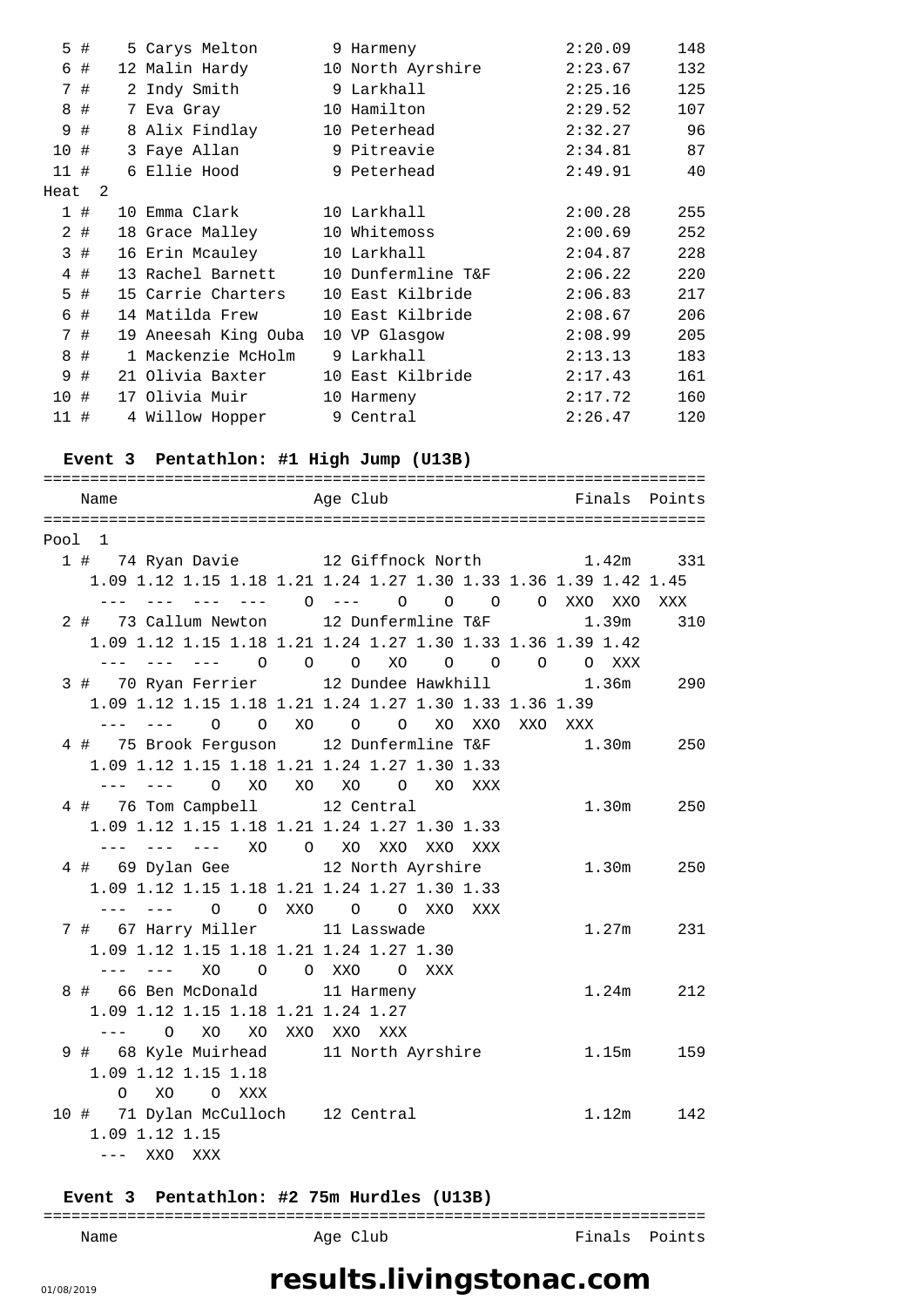| Heat 1       |    |    | Wind: $-0.7$       |                    |       |     |
|--------------|----|----|--------------------|--------------------|-------|-----|
| 1            | #  |    | 71 Dylan McCulloch | 12 Central         | 15.02 | 334 |
|              | 2# |    | 69 Dylan Gee       | 12 North Ayrshire  | 15.53 | 296 |
|              | 3# |    | 66 Ben McDonald    | 11 Harmeny         | 15.58 | 292 |
|              | 4# |    | 76 Tom Campbell    | 12 Central         | 15.97 | 265 |
|              | 5# |    | 67 Harry Miller    | 11 Lasswade        | 17.90 | 147 |
| Heat         |    | -2 | Wind: $-0.8$       |                    |       |     |
| $\mathbf{1}$ | #  |    | 73 Callum Newton   | 12 Dunfermline T&F | 12.93 | 512 |
|              | 2# |    | 70 Ryan Ferrier    | 12 Dundee Hawkhill | 14.36 | 386 |
|              | 3# |    | 75 Brook Ferguson  | 12 Dunfermline T&F | 14.68 | 361 |
|              | 4# |    | 74 Ryan Davie      | 12 Giffnock North  | 16.60 | 223 |
|              | 5# |    | 68 Kyle Muirhead   | 11 North Ayrshire  | 16.67 | 218 |

### **Event 3 Pentathlon: #3 Shot Put (U13B)**

|        |  | Name                                     |  | Age Club          | Finals Points |           |  |
|--------|--|------------------------------------------|--|-------------------|---------------|-----------|--|
|        |  |                                          |  |                   |               |           |  |
| Pool 1 |  |                                          |  |                   |               |           |  |
|        |  | 1 # 71 Dylan McCulloch 12 Central        |  |                   |               | 7.41m 331 |  |
|        |  | $6.30m$ $6.75m$ $7.41m$                  |  |                   |               |           |  |
|        |  | 2 # 76 Tom Campbell 12 Central           |  |                   |               | 7.23m 321 |  |
|        |  | $6.79m$ $6.64m$ $7.23m$                  |  |                   |               |           |  |
|        |  | 3 # 70 Ryan Ferrier 12 Dundee Hawkhill   |  |                   |               | 6.94m 304 |  |
|        |  | FOUL 6.94m 6.72m                         |  |                   |               |           |  |
|        |  | 4 # 67 Harry Miller 11 Lasswade          |  |                   |               | 6.84m 298 |  |
|        |  | $6.29m$ $6.84m$ $6.83m$                  |  |                   |               |           |  |
|        |  | 5 # 75 Brook Ferguson 12 Dunfermline T&F |  |                   | 6.80m         | 296       |  |
|        |  | $6.64m$ $6.20m$ $6.80m$                  |  |                   |               |           |  |
|        |  | 6 # 73 Callum Newton 12 Dunfermline T&F  |  |                   | 6.58m         | 283       |  |
|        |  | $6.58m$ 5.78 $m$ 6.11 $m$                |  |                   |               |           |  |
|        |  | 7 # 69 Dylan Gee                         |  | 12 North Ayrshire | 6.33m         | 268       |  |
|        |  | $6.18m$ $6.12m$ $6.33m$                  |  |                   |               |           |  |
|        |  | 8 # 68 Kyle Muirhead                     |  | 11 North Ayrshire | 6.03m         | 251       |  |
|        |  | $5.15m$ $4.77m$ $6.03m$                  |  |                   |               |           |  |
|        |  | 9 # 74 Ryan Davie                        |  | 12 Giffnock North | 5.95m         | 246       |  |
|        |  | 4.98m 5.84m 5.95m                        |  |                   |               |           |  |
|        |  | 10 # 66 Ben McDonald                     |  | 11 Harmeny        |               | 5.45m 217 |  |
|        |  | 5.16m 5.45m FOUL                         |  |                   |               |           |  |

### **Event 3 Pentathlon: #4 Long Jump (U13B)**

| Name                                     | Age Club | Finals Wind Points  |                 |
|------------------------------------------|----------|---------------------|-----------------|
|                                          |          |                     |                 |
| 1 # 69 Dylan Gee 12 North Ayrshire       |          | $4.41m$ $1.3$ $274$ |                 |
| $4.41m(1.3)$ $4.20m(-0.2)$ $FOUL(0.2)$   |          |                     |                 |
| 2 # 71 Dylan McCulloch 12 Central        |          |                     | $4.31m$ 0.2 257 |
| $3.87m(2.0)$ $3.82m(-0.1)$ $4.31m(0.2)$  |          |                     |                 |
| 3 # 73 Callum Newton 12 Dunfermline T&F  |          | $4.25m - 0.1$       | 247             |
| $4.25m(-0.1)$ $4.10m(-0.8)$ $4.12m(0.2)$ |          |                     |                 |
| 4 # 70 Ryan Ferrier 12 Dundee Hawkhill   |          | $4.17m$ 0.4         | 234             |
| $3.97m(3.3)$ 4.17 $m(0.4)$ 4.10 $m(1.6)$ |          |                     |                 |
| 5 # 74 Ryan Davie 12 Giffnock North      |          | $4.02m$ 0.9         | 209             |
| $4.02m(0.9)$ $3.52m(-0.2)$ $3.67m(0.7)$  |          |                     |                 |
| 6 # 76 Tom Campbell 12 Central           |          | $3.94m$ 0.2         | 196             |
| $3.93m(2.0)$ $3.62m(-0.6)$ $3.94m(0.2)$  |          |                     |                 |
| 6 # 68 Kyle Muirhead 11 North Ayrshire   |          | $3.94m + 0.0$       | 196             |
| $3.94m(+0.0)$ $3.62m(2.6)$ $3.55m(-0.6)$ |          |                     |                 |
| 8 #<br>66 Ben McDonald 11 Harmeny        |          | $3.88m$ $1.1$       | 187             |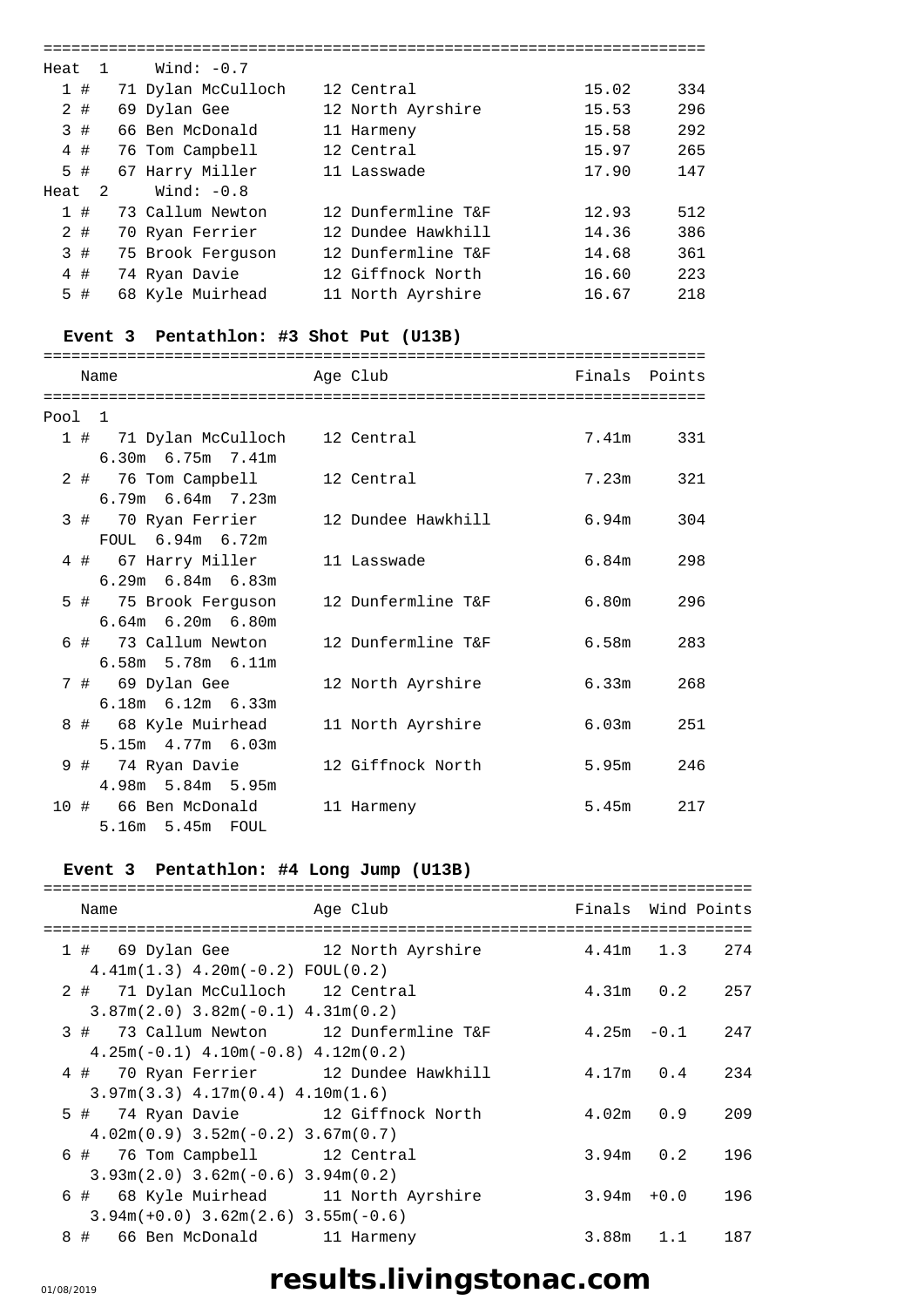|  | $3.71m(-0.1)$ $3.53m(-0.2)$ $3.88m(1.1)$ |                                          |               |     |
|--|------------------------------------------|------------------------------------------|---------------|-----|
|  |                                          | 9 # 75 Brook Ferguson 12 Dunfermline T&F | $3.80m + 0.0$ | 174 |
|  | $3.80m(+0.0)$ $3.79m(0.2)$ $3.57m(-0.6)$ |                                          |               |     |
|  |                                          | 10 # 67 Harry Miller 11 Lasswade         | 3.30m 3.3     | 103 |
|  | $3.30m(3.3)$ $3.14m(0.5)$ $3.26m(0.3)$   |                                          |               |     |

### **Event 3 Pentathlon: #5 800m (U13B)**

|      |    | Name           |                    | Age Club           | Finals  | Points |
|------|----|----------------|--------------------|--------------------|---------|--------|
| Heat |    | $\overline{1}$ |                    |                    |         |        |
|      | 1# |                | 70 Ryan Ferrier    | 12 Dundee Hawkhill | 2:30.38 | 318    |
|      | 2# |                | 71 Dylan McCulloch | 12 Central         | 2:35.11 | 264    |
|      | 3# |                | 73 Callum Newton   | 12 Dunfermline T&F | 2:35.36 | 261    |
|      | 4# |                | 69 Dylan Gee       | 12 North Ayrshire  | 2:39.97 | 213    |
|      | 5# |                | 76 Tom Campbell    | 12 Central         | 2:43.52 | 180    |
| 6    | #  |                | 74 Ryan Davie      | 12 Giffnock North  | 2:46.24 | 155    |
|      | 7# |                | 68 Kyle Muirhead   | 11 North Ayrshire  | 2:52.43 | 107    |
|      | 8# |                | 66 Ben McDonald    | 11 Harmeny         | 3:01.76 | 49     |
| 9    | #  |                | 67 Harry Miller    | 11 Lasswade        | 3:04.86 | 35     |
| 10   | #  |                | 75 Brook Ferquson  | 12 Dunfermline T&F | 3:18.86 |        |

### **Event 4 Pentathlon: #1 High Jump (U13G)**

| Name                                               | Age Club      | Finals Points |             |
|----------------------------------------------------|---------------|---------------|-------------|
|                                                    |               |               |             |
| Pool 1                                             |               |               |             |
| 1 # 30 Zoe Loughrey 12 VP Glasgow                  |               |               | 1.33m 439   |
| 1.15 1.18 1.21 1.24 1.27 1.30 1.33 1.36            |               |               |             |
| 0 0 0 0 XO XXO XXO XXX                             |               |               |             |
| 2 # 37 Megan Forrester 12 Livingston               |               | $1.30m$ 409   |             |
| 1.15 1.18 1.21 1.24 1.27 1.30 1.33                 |               |               |             |
| O O XO XXO XXO O XXX                               |               |               |             |
| 2 # 38 Femke Waite 12 Ross County                  |               |               | 1.30m 409   |
| 1.15 1.18 1.21 1.24 1.27 1.30 1.33                 |               |               |             |
| XO O O XXO XXO XXO XXX                             |               |               |             |
| 4 # 36 Kaitlyn Clark 12 Larkhall                   |               |               | $1.27m$ 379 |
| 1.18 1.21 1.24 1.27 1.30                           |               |               |             |
| O O XO XXO XXX                                     |               |               |             |
| 4 # 32 Beth Collins 12 Dundee Hawkhill 1.27m 379   |               |               |             |
| 1.09 1.12 1.15 1.18 1.21 1.24 1.27 1.30            |               |               |             |
| 0 0 0 0 0 0 XXO XXX                                |               |               |             |
| 4 # 29 Isabella Passway 12 Dundee Hawkhill         |               | 1.27m 379     |             |
| 1.09 1.12 1.15 1.18 1.21 1.24 1.27 1.30            |               |               |             |
| XO O O O XO XXO XXO XXX                            |               |               |             |
| 7 # 34 Esther Taylor 12 Harmeny                    |               |               | $1.21m$ 321 |
| 1.12 1.15 1.18 1.21 1.24                           |               |               |             |
| O O O XXO XXX                                      |               |               |             |
| 7 # 31 Kirstin Penman 12 Dunfermline T&F 1.21m 321 |               |               |             |
| 1.12 1.15 1.18 1.21 1.24                           |               |               |             |
| O O XO XXO XXX                                     |               |               |             |
| 7 # 26 Aleshia O'Connor 11 VP Glasgow              |               |               | $1.21m$ 321 |
| 1.03 1.06 1.09 1.12 1.15 1.18 1.21 1.24            |               |               |             |
| $\Omega$<br>XO                                     | 0 0 0 0 0 XXX |               |             |
| 7 # 39 Eve Crawford 12 VP Glasgow                  |               |               | $1.21m$ 321 |
| 1.06 1.09 1.12 1.15 1.18 1.21 1.24                 |               |               |             |
| 0 0 0 XO XO XXO XXX                                |               |               |             |
| 11 # 27 Victoria Anestik 11 Falkirk                |               |               | 1.18m 293   |
| 1.06 1.09 1.12 1.15 1.18 1.21                      |               |               |             |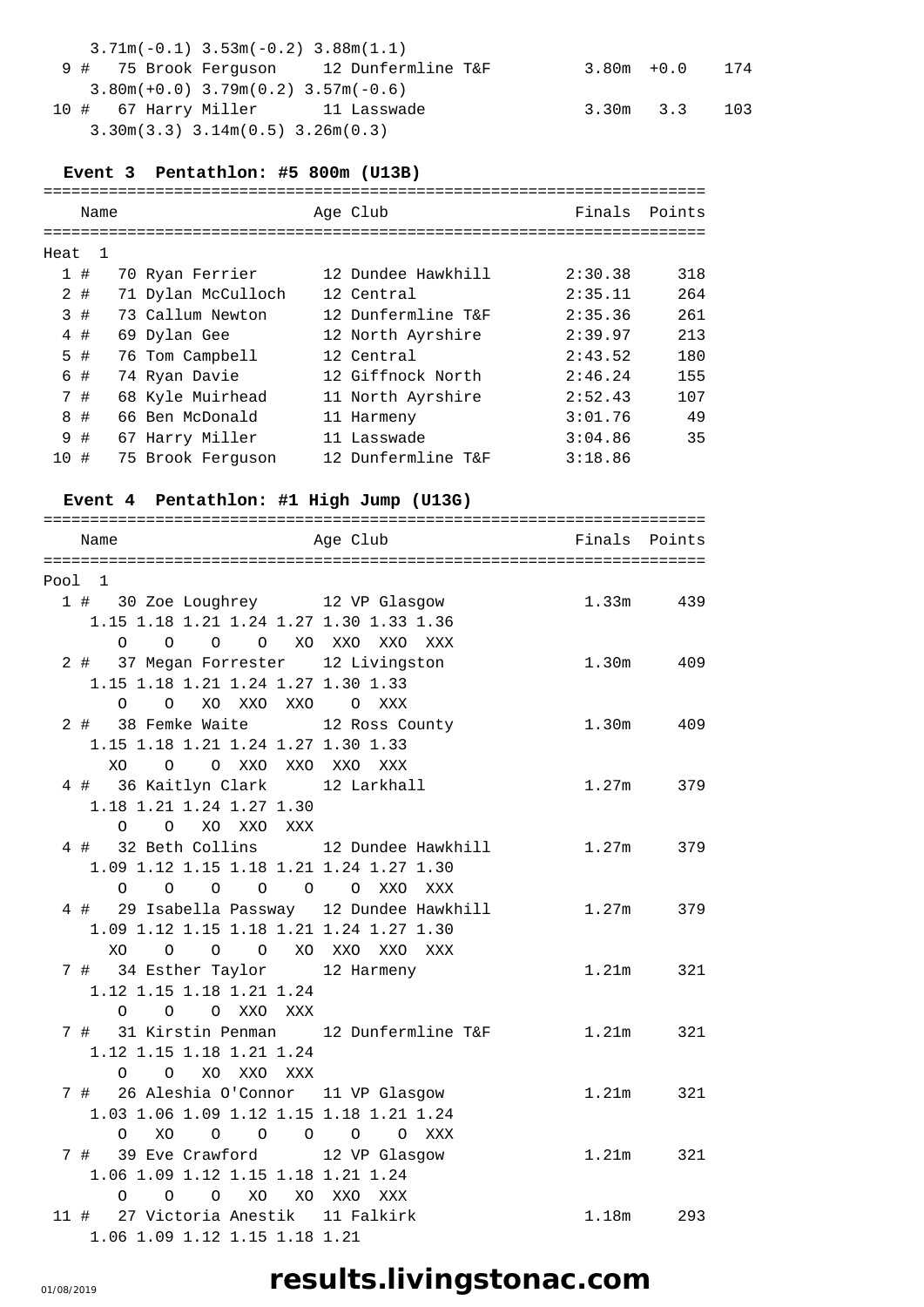| $\Omega$<br>$\Omega$ | 0<br>$\Omega$                      |         | O XXX                                    |                   |     |
|----------------------|------------------------------------|---------|------------------------------------------|-------------------|-----|
|                      |                                    |         | 11 # 33 Taylor More 12 Airdrie           | 1.18m 293         |     |
|                      | 1.03 1.06 1.09 1.12 1.15 1.18 1.21 |         |                                          |                   |     |
| $\Omega$<br>$\Omega$ | $\circ$<br>$\circ$                 | $\circ$ | XO<br>XXX                                |                   |     |
|                      |                                    |         | 13 # 35 Mia Sokoluk 12 Livingston        | 1.15m             | 266 |
|                      | 1.06 1.09 1.12 1.15 1.18           |         |                                          |                   |     |
| $\Omega$<br>$\Omega$ | XO<br>XO                           | XXX     |                                          |                   |     |
|                      |                                    |         | 13 # 25 Amy Jenkinson 11 Dunfermline T&F | 1.15m             | 266 |
|                      |                                    |         | 0.97 1.00 1.03 1.06 1.09 1.12 1.15 1.18  |                   |     |
| $\Omega$<br>$\Omega$ | XO.<br>$\Omega$                    |         | O XXO<br>XXO<br>XXX                      |                   |     |
|                      |                                    |         | 15 # 28 Amy Robertson 11 Larkhall        | 1.03m             | 164 |
|                      | 0.94 0.97 1.00 1.03 1.06           |         |                                          |                   |     |
| XXO                  | XO XXO<br>XO                       | X       |                                          |                   |     |
|                      |                                    |         | 16 # 24 Abby Renwick 11 Airdrie          | 1.00 <sub>m</sub> | 141 |
| $0.97$ 1.00 1.03     |                                    |         |                                          |                   |     |
| O<br>$\circ$         | XXX                                |         |                                          |                   |     |

#### **Event 4 Pentathlon: #2 70m Hurdles (U13G)**

|                                        |                                        | Name          |  |                                        |  | Age Club           | Finals | Points |
|----------------------------------------|----------------------------------------|---------------|--|----------------------------------------|--|--------------------|--------|--------|
|                                        |                                        |               |  |                                        |  |                    |        |        |
|                                        | Wind: $-0.7$<br>Heat<br>$\overline{1}$ |               |  |                                        |  |                    |        |        |
|                                        | 1#                                     |               |  | 26 Aleshia O'Connor 11 VP Glasgow      |  |                    | 12.80  | 497    |
|                                        | 2#                                     |               |  | 39 Eve Crawford                        |  | 12 VP Glasgow      | 13.01  | 471    |
| $\mathbf{3}$                           | #                                      |               |  | 29 Isabella Passway 12 Dundee Hawkhill |  |                    | 13.31  | 446    |
| $\overline{4}$                         | #                                      |               |  | 35 Mia Sokoluk                         |  | 12 Livingston      | 16.97  | 206    |
|                                        | 5#                                     |               |  | 28 Amy Robertson                       |  | 11 Larkhall        | 17.86  | 160    |
| Wind: $-0.4$<br>$\mathfrak{D}$<br>Heat |                                        |               |  |                                        |  |                    |        |        |
|                                        | 1#                                     |               |  | 31 Kirstin Penman                      |  | 12 Dunfermline T&F | 12.98  | 480    |
| $\overline{a}$                         | #                                      |               |  | 30 Zoe Loughrey                        |  | 12 VP Glasgow      | 13.05  | 471    |
| $\mathbf{3}$                           | #                                      |               |  | 27 Victoria Anestik                    |  | 11 Falkirk         | 13.05  | 471    |
| 4                                      | #                                      |               |  | 32 Beth Collins                        |  | 12 Dundee Hawkhill | 15.89  | 269    |
|                                        | 5 #                                    |               |  | 24 Abby Renwick                        |  | 11 Airdrie         | 19.20  | 100    |
| Heat                                   |                                        | $\mathcal{R}$ |  | Wind: $2.1$                            |  |                    |        |        |
|                                        | 1#                                     |               |  | 36 Kaitlyn Clark                       |  | 12 Larkhall        | 13.14  | 463    |
| 2                                      | #                                      |               |  | 38 Femke Waite                         |  | 12 Ross County     | 13.90  | 406    |
| 3                                      | #                                      |               |  | 33 Taylor More                         |  | 12 Airdrie         | 14.93  | 327    |
| 4                                      | #                                      |               |  | 34 Esther Taylor                       |  | 12 Harmeny         | 15.12  | 314    |
| 5                                      | #                                      |               |  | 25 Amy Jenkinson                       |  | 11 Dunfermline T&F | 17.96  | 155    |
| 6                                      | #                                      |               |  | 37 Megan Forrester                     |  | 12 Livingston      | 19.30  | 96     |

## **Event 4 Pentathlon: #3 Shot Put (U13G)**

| Name                    |  | Age Club           | Finals | Points |
|-------------------------|--|--------------------|--------|--------|
|                         |  |                    |        |        |
| Pool 1                  |  |                    |        |        |
| 1 # 32 Beth Collins     |  | 12 Dundee Hawkhill | 8.31m  | 419    |
| 8.15m 7.85m 8.31m       |  |                    |        |        |
| 2 # 38 Femke Waite      |  | 12 Ross County     | 7.63m  | 375    |
| $7.63m$ $7.23m$ $7.40m$ |  |                    |        |        |
| 3 # 27 Victoria Anestik |  | 11 Falkirk         | 7.25m  | 351    |
| $7.03m$ $7.25m$ $7.24m$ |  |                    |        |        |
| 4 # 30 Zoe Loughrey     |  | 12 VP Glasgow      | 6.97m  | 333    |
| $6.97m$ $6.44m$ $5.81m$ |  |                    |        |        |
| 5 # 36 Kaitlyn Clark    |  | 12 Larkhall        | 6.41m  | 297    |
| $5.56m$ 5.86m $6.41m$   |  |                    |        |        |
| $6#39$ Eve Crawford     |  | 12 VP Glasgow      | 6.04m  | 274    |
| 5.76m 6.04m 5.78m       |  |                    |        |        |
| 7 # 34 Esther Taylor    |  | 12 Harmeny         | 5.96m  | 269    |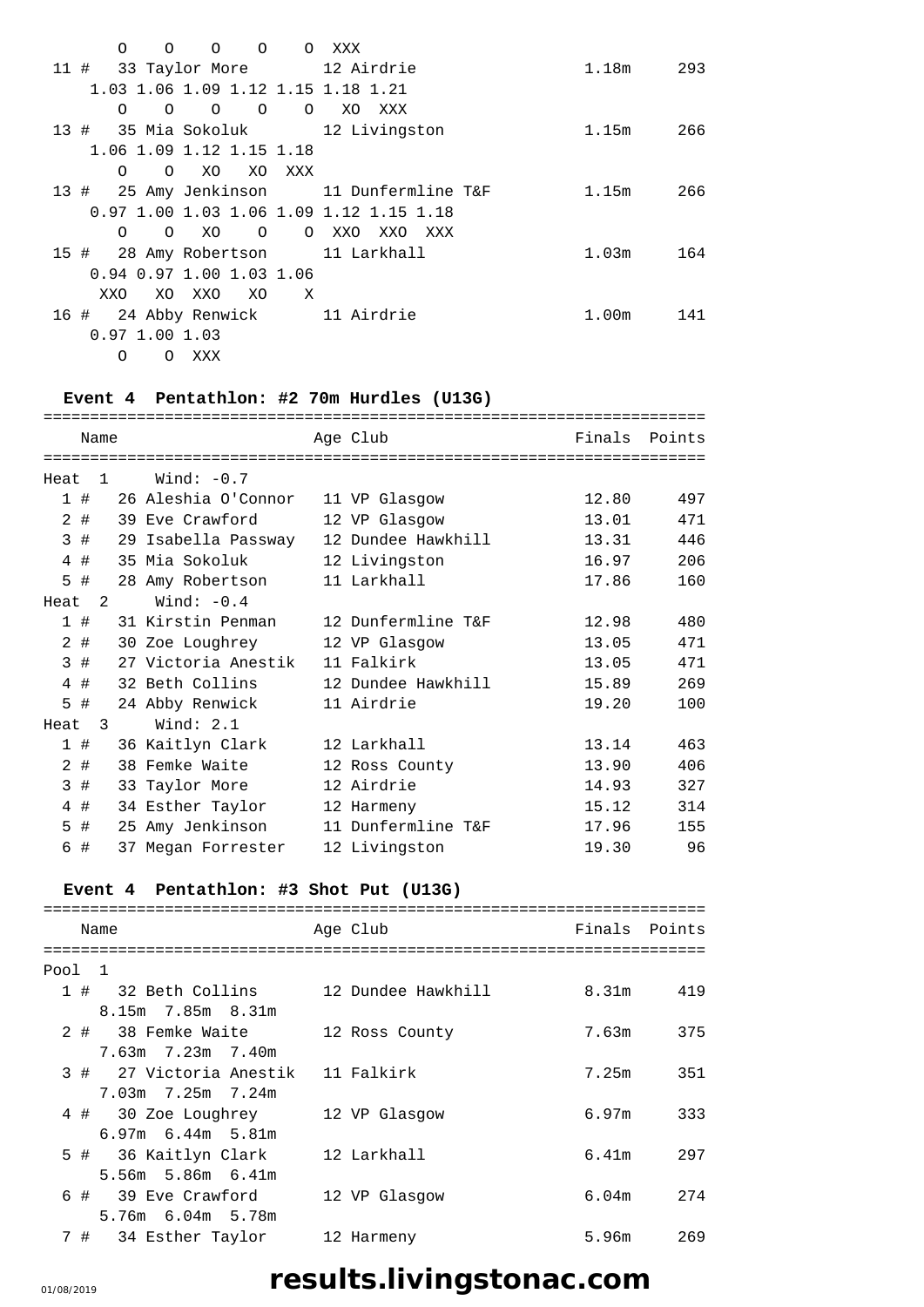|  | 5.89m 5.96m 5.40m                           |                    |            |     |
|--|---------------------------------------------|--------------------|------------|-----|
|  | 8 # 35 Mia Sokoluk                          | 12 Livingston      | 5.86m      | 262 |
|  | 5.46m 5.86m 5.27m                           |                    |            |     |
|  | 9 # 31 Kirstin Penman                       | 12 Dunfermline T&F | 5.18m      | 220 |
|  | $5.18m$ 4.97m 4.87m                         |                    |            |     |
|  | 10 # 26 Aleshia O'Connor 11 VP Glasgow      |                    | 5.15m      | 218 |
|  | $4.65m$ $4.61m$ $5.15m$                     |                    |            |     |
|  | 11 # 28 Amy Robertson 11 Larkhall           |                    | 4.75m      | 193 |
|  | $4.38m$ $4.75m$ $4.72m$                     |                    |            |     |
|  | 12 # 29 Isabella Passway 12 Dundee Hawkhill |                    | 4.72m      | 191 |
|  | $4.42m$ $4.72m$ $4.61m$                     |                    |            |     |
|  | 13 # 24 Abby Renwick                        | 11 Airdrie         | 4.25m      | 162 |
|  | $4.02m$ $4.25m$ $4.23m$                     |                    |            |     |
|  | 13 # 33 Taylor More                         | 12 Airdrie         | 4.25m      | 162 |
|  | $4.25m$ 3.96m $4.22m$                       |                    |            |     |
|  | 15 # 25 Amy Jenkinson 11 Dunfermline T&F    |                    | 4.07m      | 150 |
|  | $4.07m$ 3.73m 3.54m                         |                    |            |     |
|  | -- # 37 Megan Forrester 12 Livingston       |                    | <b>DNS</b> |     |

### **Event 4 Pentathlon: #4 Long Jump (U13G)**

| Age Club<br>Name                                      | Finals Wind Points |     |     |
|-------------------------------------------------------|--------------------|-----|-----|
|                                                       |                    |     |     |
| 1 # 36 Kaitlyn Clark 12 Larkhall                      | $4.23m$ 0.4 362    |     |     |
| $4.14m(0.2)$ $3.93m(0.1)$ $4.23m(0.4)$                |                    |     |     |
| 2 # 30 Zoe Loughrey 12 VP Glasgow                     | $3.99m$ 0.8        |     | 306 |
| FOUL(0.4) 3.69m(0.3) 3.99m(0.8)                       |                    |     |     |
| 3 # 31 Kirstin Penman 12 Dunfermline T&F 3.92m +0.0   |                    |     | 290 |
| $3.38m(0.4)$ $3.81m(-0.3)$ $3.92m(+0.0)$              |                    |     |     |
| 4 # 29 Isabella Passway 12 Dundee Hawkhill 3.90m +0.0 |                    |     | 285 |
| $3.90m(+0.0)$ $3.71m(+0.0)$ $3.80m(-0.5)$             |                    |     |     |
| 5 # 26 Aleshia O'Connor 11 VP Glasgow                 | $3.82m$ 0.9        |     | 267 |
| $3.64m(1.0)$ $3.82m(0.9)$ $3.81m(0.9)$                |                    |     |     |
| 6 # 38 Femke Waite 12 Ross County                     | $3.72m$ 1.5        |     | 246 |
| $3.65m(0.8)$ $3.72m(1.5)$ $3.64m(1.2)$                |                    |     |     |
| 7 # 27 Victoria Anestik 11 Falkirk                    | $3.69m - 0.2$      |     | 239 |
| $3.69m(-0.2)$ $3.58m(1.7)$ $3.48m(-0.7)$              |                    |     |     |
| 8 # 39 Eve Crawford 12 VP Glasqow                     | $3.65m - 0.3$      |     | 231 |
| $FOUL(1.0) FOUL(1.3) 3.65m(-0.3)$                     |                    |     |     |
| 9 # 35 Mia Sokoluk 12 Livingston                      | $3.50m$ 0.4        |     | 200 |
| $3.50m(0.4) FOUL(+0.0) 3.48m(1.1)$                    |                    |     |     |
| 10 # 33 Taylor More 12 Airdrie                        | $3.43m$ 0.6        |     | 186 |
| $3.41m(2.1)$ $3.26m(0.5)$ $3.43m(0.6)$                |                    |     |     |
| 11 # 28 Amy Robertson 11 Larkhall                     | $3.24m - 0.1$      |     | 150 |
| $2.94m(0.3)$ $3.11m(2.0)$ $3.24m(-0.1)$               |                    |     |     |
| 12 # 34 Esther Taylor 12 Harmeny                      | $3.22m$ 0.5        |     | 146 |
| $2.84m(0.9)$ 3.16 $m(1.4)$ 3.22 $m(0.5)$              |                    |     |     |
| 13 # 25 Amy Jenkinson 11 Dunfermline T&F              | $3.15m$ 0.5        |     | 133 |
| $3.09m(0.3)$ $2.53m(0.7)$ $3.15m(0.5)$                |                    |     |     |
| 32 Beth Collins 12 Dundee Hawkhill<br>14#             | $3.14m$ 0.3        |     | 131 |
| $2.81m(-0.6)$ $3.14m(0.3)$ $2.95m(0.6)$               |                    |     |     |
| 15 # 24 Abby Renwick 11 Airdrie                       | $2.98m$ $2.1$      |     | 104 |
| $2.98m(2.1)$ $1.32m(2.1)$ $2.97m(1.3)$                |                    |     |     |
| -- # 37 Megan Forrester 12 Livingston                 | DNS                | NWI |     |

#### **Event 4 Pentathlon: #5 800m (U13G)**

=======================================================================

| Name | Age<br>.1ur | Finals | Points       |
|------|-------------|--------|--------------|
|      |             |        | ___<br>_ _ _ |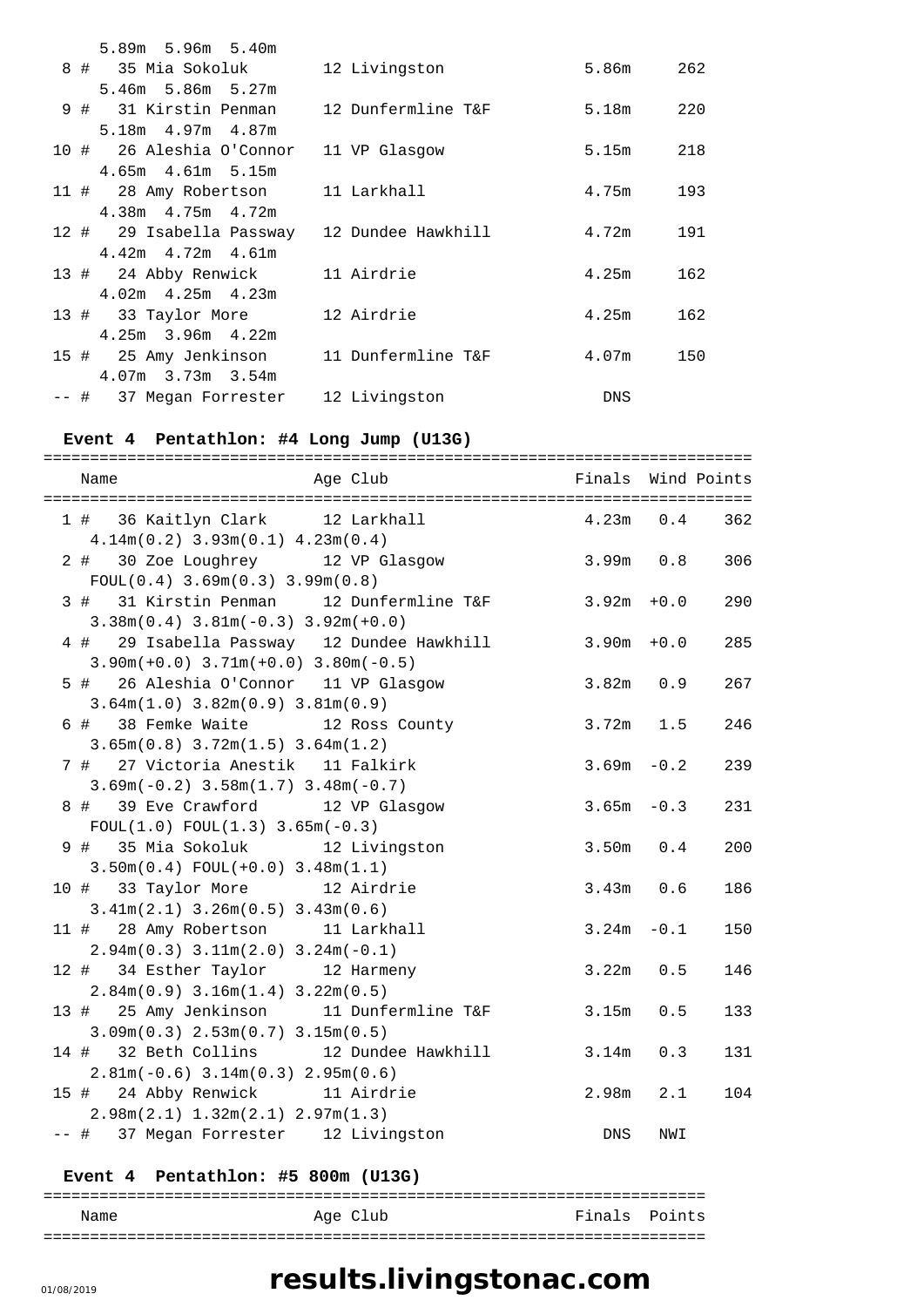| 115a c |       |     |                     |                    |         |     |
|--------|-------|-----|---------------------|--------------------|---------|-----|
|        | 1#    |     | 32 Beth Collins     | 12 Dundee Hawkhill | 2:33.13 | 654 |
|        | 2#    |     | 35 Mia Sokoluk      | 12 Livingston      | 2:39.64 | 577 |
|        | 3#    |     | 28 Amy Robertson    | 11 Larkhall        | 2:54.80 | 415 |
|        | 4#    |     | 33 Taylor More      | 12 Airdrie         | 2:55.40 | 409 |
|        | 5 #   |     | 34 Esther Taylor    | 12 Harmeny         | 2:55.88 | 404 |
|        | 6 #   |     | 25 Amy Jenkinson    | 11 Dunfermline T&F | 3:08.14 | 293 |
|        | 7#    |     | 24 Abby Renwick     | 11 Airdrie         | 3:26.38 | 159 |
| $--$ # |       |     | 37 Megan Forrester  | 12 Livingston      | DNS     |     |
| Heat   |       | - 2 |                     |                    |         |     |
|        | 1#    |     | 39 Eve Crawford     | 12 VP Glasgow      | 2:45.24 | 514 |
|        | $2$ # |     | 29 Isabella Passway | 12 Dundee Hawkhill | 2:46.74 | 498 |
|        | 3#    |     | 36 Kaitlyn Clark    | 12 Larkhall        | 2:52.13 | 442 |
|        | 4#    |     | 31 Kirstin Penman   | 12 Dunfermline T&F | 2:55.04 | 413 |
|        | 5#    |     | 38 Femke Waite      | 12 Ross County     | 3:00.94 | 356 |
|        | 6#    |     | 30 Zoe Loughrey     | 12 VP Glasgow      | 3:01.15 | 355 |
|        | 7#    |     | 26 Aleshia O'Connor | 11 VP Glasgow      | 3:10.14 | 277 |
| 8      | #     |     | 27 Victoria Anestik | 11 Falkirk         | 3:10.18 | 276 |
|        |       |     |                     |                    |         |     |

#### **Event 5 Pentathlon: #1 80m Hurdles (U15B)**

|              |        | Name           |                     | Age Club           | Finals | Points |
|--------------|--------|----------------|---------------------|--------------------|--------|--------|
|              |        |                |                     |                    |        |        |
| Heat         |        | $\overline{1}$ | Wind: $-1.1$        |                    |        |        |
| $\mathbf{1}$ | #      |                | 80 Scott Hopper     | 14 Central         | 13.29  | 573    |
|              | $2 \#$ |                | 81 Jonathan Cameron | 14 Inverclyde      | 13.47  | 556    |
|              | 3#     |                | 84 Jack Campbell    | 14 Central         | 13.97  | 508    |
| $--$ #       |        |                | 83 Aidan Allen      | 14 Dundee Hawkhill | DNF    |        |
| Heat         |        | - 2.           | Wind: $-0.8$        |                    |        |        |
| $\mathbf{1}$ | #      |                | 82 Ferqus MacGilp   | 14 Pitreavie       | 12.98  | 604    |
| 2            | #      |                | 85 Lewis Thomson    | 14 Perth Strathtay | 13.51  | 552    |
|              | 3#     |                | 79 Ruairidh Burns   | 13 Central         | 15.66  | 362    |
| 4            | #      |                | 78 Alec Miller      | 13 Lasswade        | 17.60  | 223    |

#### **Event 5 Pentathlon: #2 High Jump (U15B)**

 1.27 1.30 1.33 1.36 1.39 1.42 1.45 1.48 1.51 1.54 1.57 1.60 1.63 --- --- --- --- --- --- 0 0 0 --- XXO 0 XXX 2 # 83 Aidan Allen 14 Dundee Hawkhill 1.60m 464 1.27 1.30 1.33 1.36 1.39 1.42 1.45 1.48 1.51 1.54 1.57 1.60 1.63 --- --- --- --- --- --- 0 0 0 0 0 0 XO XXX Name Age Club Age Club Finals Points ======================================================================= Pool 1 --- --- --- --- --- --- --- --- O O O O O XXO O XXX 2 # 82 Fergus MacGilp 14 Pitreavie 1.60m 464 1 # 80 Scott Hopper 14 Central 1.69m 536 1.27 1.30 1.33 1.36 1.39 1.42 1.45 1.48 1.51 1.54 1.57 1.60 1.63 1.66 1.69 1.72 =======================================================================

7 # 84 Jack Campbell 14 Central 1.42m 331 1.27 1.30 1.33 1.36 1.39 1.42 1.45 1.27 1.30 1.33 1.36 1.39 1.42 1.45 1.48 1.51 1.54 1.57 1.60 --- --- --- O O XO O O XXO XO XO XXX 4 # 79 Ruairidh Burns 13 Central 1.57m 441 1.27 1.30 1.33 1.36 1.39 1.42 1.45 1.48 1.51 1.54 1.57 1.60 --- --- --- --- O O XXO O XXO O O XXX 4 # 85 Lewis Thomson 14 Perth Strathtay 1.57m 441 4 # 81 Jonathan Cameron 14 Inverclyde 1.57m 441 1.27 1.30 1.33 1.36 1.39 1.42 1.45 1.48 1.51 1.54 1.57 1.60 --- --- --- --- --- --- 0 0 0 0 XXO XXX

# 01/08/2019 **results.livingstonac.com**

 $H \circ f = 1$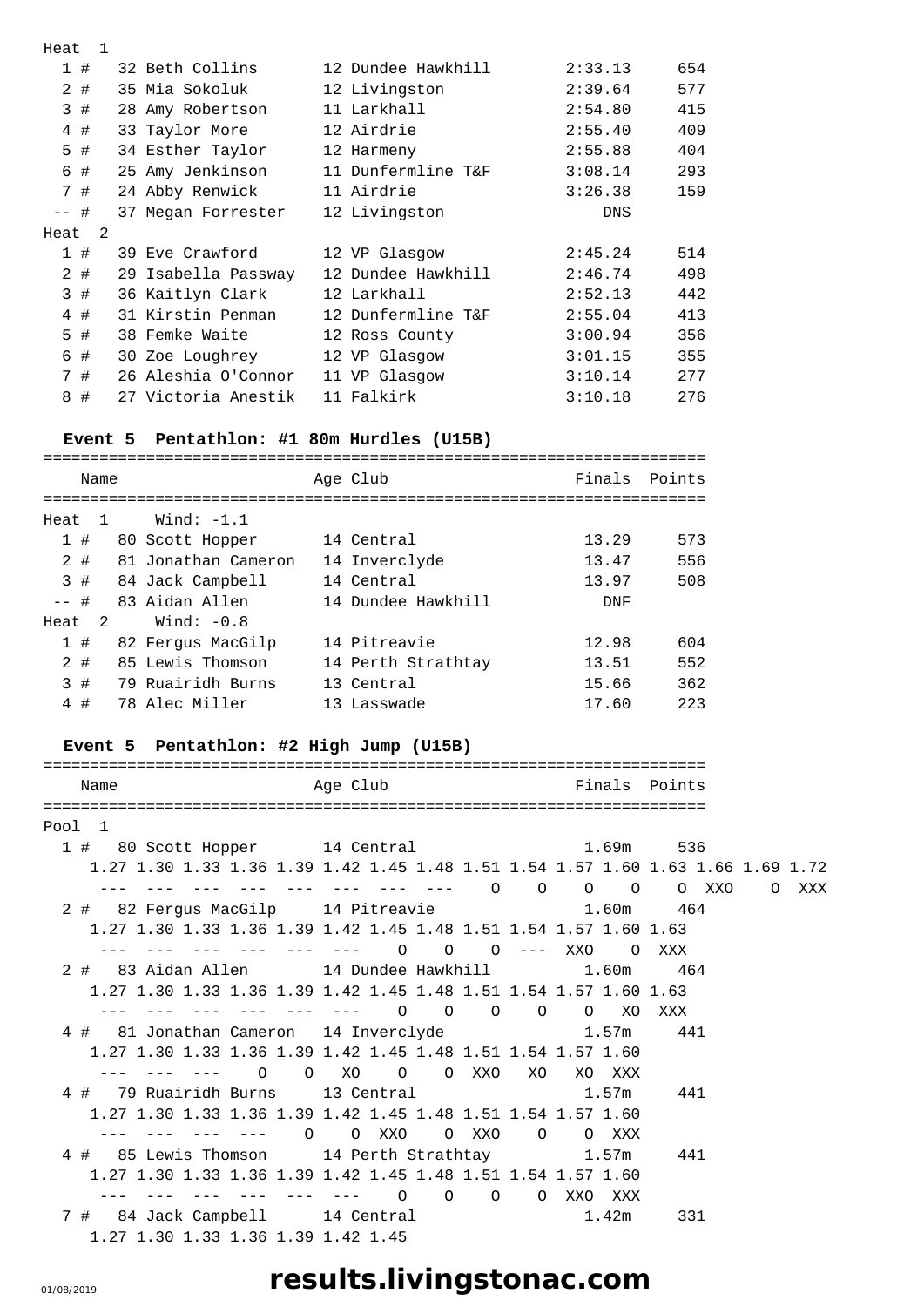|  |                    | --- 0 0 0 XO XXO XXX                                      |  |  |             |  |
|--|--------------------|-----------------------------------------------------------|--|--|-------------|--|
|  | 7 # 78 Alec Miller |                                                           |  |  | 13 Lasswade |  |
|  |                    | 1.27 1.30 1.33 1.36 1.39 1.42 1.45                        |  |  |             |  |
|  |                    | $0 \qquad 0 \qquad 0 \qquad 0 \qquad 0 \qquad 0 \qquad 0$ |  |  |             |  |

#### $1.42m$  331

#### **Event 5 Pentathlon: #3 Long Jump (U15B)**

| Name | Age Club |                                                                                                                                                                                                                                                                                                                                                                                                                                                                                                                                                                                                                                                                                        |                                                                                                                                                  |
|------|----------|----------------------------------------------------------------------------------------------------------------------------------------------------------------------------------------------------------------------------------------------------------------------------------------------------------------------------------------------------------------------------------------------------------------------------------------------------------------------------------------------------------------------------------------------------------------------------------------------------------------------------------------------------------------------------------------|--------------------------------------------------------------------------------------------------------------------------------------------------|
|      |          |                                                                                                                                                                                                                                                                                                                                                                                                                                                                                                                                                                                                                                                                                        |                                                                                                                                                  |
|      |          |                                                                                                                                                                                                                                                                                                                                                                                                                                                                                                                                                                                                                                                                                        | 500                                                                                                                                              |
|      |          |                                                                                                                                                                                                                                                                                                                                                                                                                                                                                                                                                                                                                                                                                        |                                                                                                                                                  |
|      |          |                                                                                                                                                                                                                                                                                                                                                                                                                                                                                                                                                                                                                                                                                        |                                                                                                                                                  |
|      |          |                                                                                                                                                                                                                                                                                                                                                                                                                                                                                                                                                                                                                                                                                        |                                                                                                                                                  |
|      |          |                                                                                                                                                                                                                                                                                                                                                                                                                                                                                                                                                                                                                                                                                        | 400                                                                                                                                              |
|      |          |                                                                                                                                                                                                                                                                                                                                                                                                                                                                                                                                                                                                                                                                                        |                                                                                                                                                  |
|      |          |                                                                                                                                                                                                                                                                                                                                                                                                                                                                                                                                                                                                                                                                                        | 365                                                                                                                                              |
|      |          |                                                                                                                                                                                                                                                                                                                                                                                                                                                                                                                                                                                                                                                                                        |                                                                                                                                                  |
|      |          |                                                                                                                                                                                                                                                                                                                                                                                                                                                                                                                                                                                                                                                                                        | 361                                                                                                                                              |
|      |          |                                                                                                                                                                                                                                                                                                                                                                                                                                                                                                                                                                                                                                                                                        |                                                                                                                                                  |
|      |          |                                                                                                                                                                                                                                                                                                                                                                                                                                                                                                                                                                                                                                                                                        | 299                                                                                                                                              |
|      |          |                                                                                                                                                                                                                                                                                                                                                                                                                                                                                                                                                                                                                                                                                        |                                                                                                                                                  |
|      |          |                                                                                                                                                                                                                                                                                                                                                                                                                                                                                                                                                                                                                                                                                        | 283                                                                                                                                              |
|      |          |                                                                                                                                                                                                                                                                                                                                                                                                                                                                                                                                                                                                                                                                                        |                                                                                                                                                  |
|      |          |                                                                                                                                                                                                                                                                                                                                                                                                                                                                                                                                                                                                                                                                                        | 176                                                                                                                                              |
|      |          |                                                                                                                                                                                                                                                                                                                                                                                                                                                                                                                                                                                                                                                                                        |                                                                                                                                                  |
|      |          | ==================<br>1 # 82 Fergus MacGilp 14 Pitreavie<br>$5.49m(-0.3) 5.37m(+0.0) 5.59m(+0.0)$<br>2 # 80 Scott Hopper 14 Central<br>$4.66m(-0.4) 5.12m(0.7) 5.15m(+0.0)$<br>3 # 83 Aidan Allen 14 Dundee Hawkhill<br>$4.68$ m $(0.4)$ 5.01m $(1.8)$ 5.09m $(1.3)$<br>4 # 81 Jonathan Cameron 14 Inverclyde<br>$4.88m(-0.2)$ $4.90m(0.8)$ $4.91m(1.2)$<br>5 # 85 Lewis Thomson 14 Perth Strathtay<br>$4.89m(0.4)$ $4.66m(0.1)$ FOUL(0.2)<br>6 # 84 Jack Campbell 14 Central<br>$4.43m(-0.2)$ $4.55m(0.3)$ $4.50m(-1.2)$<br>7 # 79 Ruairidh Burns 13 Central<br>$4.45m(0.4)$ $4.46m(0.4)$ $4.46m(-0.1)$<br>8 # 78 Alec Miller 13 Lasswade<br>$3.67m(-0.1)$ FOUL $(-0.3)$ $3.81m(0.6)$ | Finals Wind Points<br>$5.59m + 0.0$<br>$5.15m + 0.0$ 411<br>$5.09m$ 1.3<br>4.91m 1.2<br>4.89m   0.4<br>$4.55m$ 0.3<br>$4.46m$ 0.4<br>$3.81m$ 0.6 |

### **Event 5 Pentathlon: #4 Shot Put (U15B)**

|    | Name                                                     | Age Club           | Finals | Points    |
|----|----------------------------------------------------------|--------------------|--------|-----------|
|    | 1 # 80 Scott Hopper 14 Central<br>11.23m 12.26m 12.31m   |                    | 12.31m | 625       |
|    | 2 # 85 Lewis Thomson<br>9.84m FOUL 8.74m                 | 14 Perth Strathtay |        | 9.84m 476 |
|    | 3 # 82 Fergus MacGilp<br>$9.56m$ $9.61m$ $9.30m$         | 14 Pitreavie       | 9.61m  | 462       |
|    | 4 # 79 Ruairidh Burns<br>7.84m 8.48m 8.41m               | 13 Central         | 8.48m  | 395       |
|    | 5 # 84 Jack Campbell 14 Central<br>8.21m 7.75m 7.40m     |                    | 8.21m  | 379       |
|    | 6 #   83 Aidan Allen<br>$7.25m$ 5.35m 6.53m              | 14 Dundee Hawkhill | 7.25m  | 322       |
|    | 7 # 81 Jonathan Cameron 14 Inverclyde<br>FOUL 7.19m FOUL |                    | 7.19m  | 318       |
| 8# | 78 Alec Miller<br>4.64m FOUL 5.17m                       | 13 Lasswade        | 5.17m  | 201       |

### **Event 5 Pentathlon: #5 800m (U15B)**

|      |       | Name |                     | Age Club           | Finals  | Points |
|------|-------|------|---------------------|--------------------|---------|--------|
|      |       |      |                     |                    |         |        |
| Heat |       |      |                     |                    |         |        |
|      | 1#    |      | 85 Lewis Thomson    | 14 Perth Strathtay | 2:05.23 | 679    |
|      | 2#    |      | 82 Ferqus MacGilp   | 14 Pitreavie       | 2:06.92 | 650    |
|      | 3#    |      | 80 Scott Hopper     | 14 Central         | 2:19.47 | 459    |
|      | 4#    |      | 81 Jonathan Cameron | 14 Inverclyde      | 2:21.91 | 425    |
|      | $5$ # |      | 83 Aidan Allen      | 14 Dundee Hawkhill | 2:24.64 | 389    |
|      | 6 #   |      | 84 Jack Campbell    | 14 Central         | 2:24.89 | 386    |
|      | 7#    |      | 79 Ruairidh Burns   | 13 Central         | 2:24.95 | 385    |
|      |       |      |                     |                    |         |        |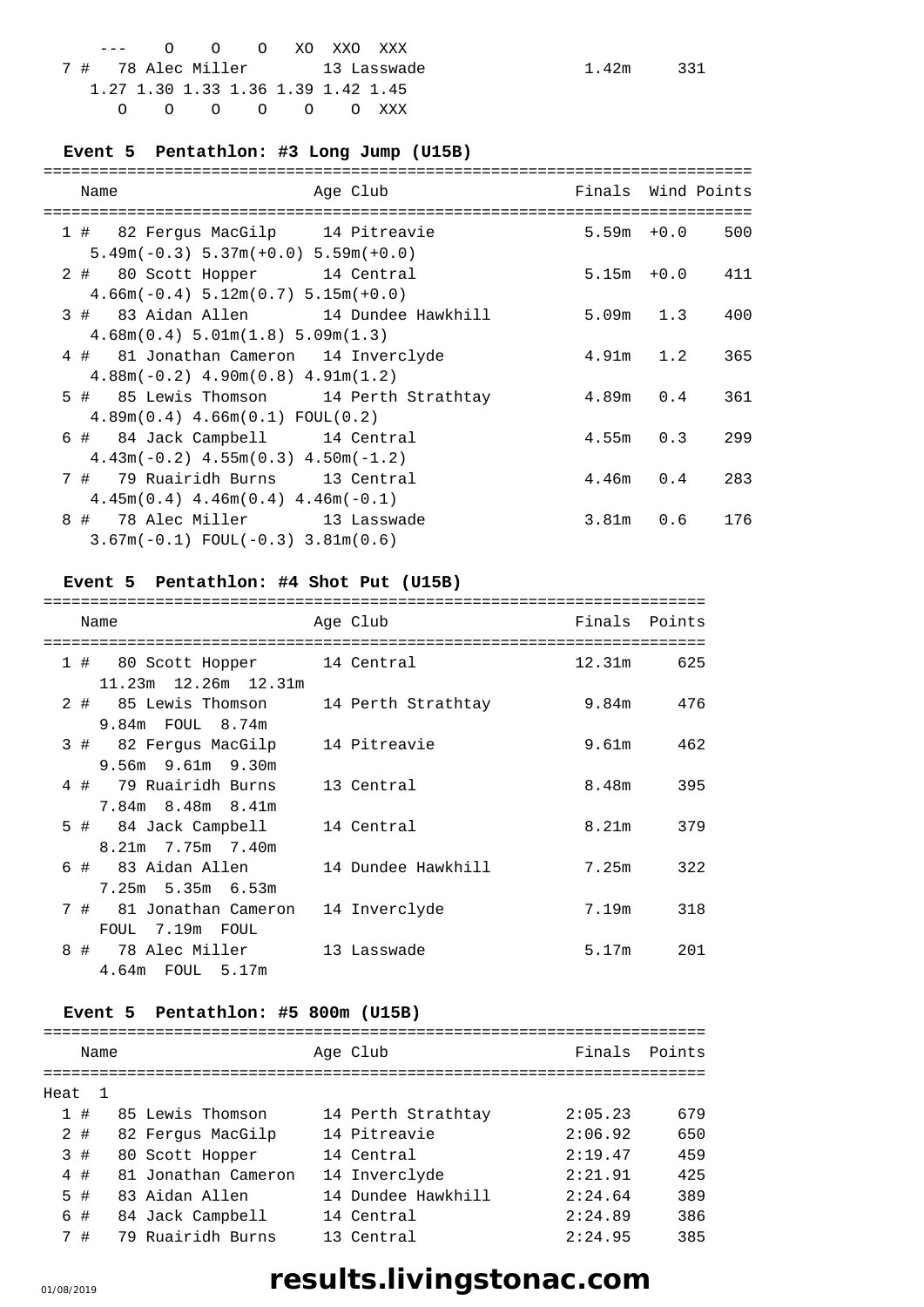#### **Event 6 Pentathlon: #1 Long Jump (U15G)**

| Age Club<br>Name                                 | Finals Wind Points |     |     |
|--------------------------------------------------|--------------------|-----|-----|
|                                                  |                    |     |     |
| Pool 1                                           |                    |     |     |
| 1 # 41 Darcie Black 13 Dunfermline T&F 4.93m 1.2 |                    |     | 540 |
| $4.93m(1.2)$ $4.63m(0.9)$ $4.79m(0.9)$           |                    |     |     |
| 2 # 51 Katherine Fowler 14 Central               | $4.73m$ 1.7        |     | 487 |
| $4.68m(0.6)$ $4.73m(1.7)$ FOUL(0.5)              |                    |     |     |
| 3 # 48 Ella Watson 14 Livingston                 | $4.46m$ 0.4        |     | 418 |
| $4.46m(0.4)$ $3.79m(2.0)$ $1.77m(0.7)$           |                    |     |     |
| 4 # 40 Carly Smith 13 Edinburgh                  | 4.33m              | 1.0 | 386 |
| $4.31m(0.4)$ $4.33m(1.0)$ $4.21m(+0.0)$          |                    |     |     |
| 5 # 46 Holly Gordon 13 Pitreavie                 | $4.17m$ 0.9        |     | 347 |
| 4.17m(0.9) FOUL(0.2) 3.94m(1.4)                  |                    |     |     |
| 6 # 52 Lexy Kenhard 14 Helensburgh               | $4.09m$ 1.2        |     | 329 |
| $4.06m(1.4)$ $4.09m(1.2)$ $4.05m(1.0)$           |                    |     |     |
| 7 # 50 Anna Allison 14 Livingston                | $4.00m$ 1.4        |     | 308 |
| $FOUL(2.4)$ 3.99m $(1.5)$ 4.00m $(1.4)$          |                    |     |     |
| 8 # 53 Rosie Watson<br>14 Law                    | $3.87m + 0.0$      |     | 279 |
| $3.87m(+0.0)$ $3.60m(1.0)$ FOUL $(0.6)$          |                    |     |     |
| 9 # 45 Lucy McDonald 13 Harmeny                  | $3.78m$ 1.7        |     | 259 |
| $3.78m(1.7)$ $3.23m(0.8)$ $3.22m(0.4)$           |                    |     |     |
| 10 # 43 Molly O'Donnell 13 Hamilton              | $3.73m$ 1.2        |     | 248 |
| $3.73m(1.2)$ $2.78m(1.1)$ $3.08m(1.4)$           |                    |     |     |
| 11 # 49 Jennifer Allan 14 Fife                   | $3.71m$ $3.1$      |     | 244 |
| $3.71m(3.1)$ $3.58m(1.7)$ $3.68m(0.1)$           |                    |     |     |
| 12 # 47 Niamh McIntosh 14 Inverclyde             | 3.69m              | 1.1 | 239 |
| $3.66m(+0.0)$ $3.69m(1.1)$ $3.63m(1.4)$          |                    |     |     |
| 13 # 44 Jade Gray 13 Larkhall                    | $3.59m$ 2.3        |     | 218 |
| $3.59m(2.3)$ $2.90m(1.0)$ $3.18m(0.2)$           |                    |     |     |
| 14 # 42 Brogan McMillan 13 Central               | $2.89m + 0.0$      |     | 89  |
| $2.85m(0.8)$ $2.89m(+0.0)$ $2.81m(1.3)$          |                    |     |     |

#### **Event 6 Pentathlon: #2 75m Hurdles (U15G)**

|              |   | Name           |                     | Age Club           | Finals     | Points |
|--------------|---|----------------|---------------------|--------------------|------------|--------|
|              |   |                |                     |                    |            |        |
| Heat         |   | 1.             | Wind: $0.9$         |                    |            |        |
| $\mathbf{1}$ | # |                | 41 Darcie Black     | 13 Dunfermline T&F | 12.54      | 615    |
| 2            | # |                | 52 Lexy Kenhard     | 14 Helensburgh     | 13.29      | 540    |
| 3            | # |                | 46 Holly Gordon     | 13 Pitreavie       | 14.15      | 463    |
| 4            | # |                | 53 Rosie Watson     | 14 Law             | 14.26      | 454    |
| 5            | # |                | 40 Carly Smith      | 13 Edinburgh       | 14.60      | 430    |
| 6            | # |                | 47 Niamh McIntosh   | 14 Inverclyde      | 15.62      | 348    |
| 7            | # |                | 43 Molly O'Donnell  | 13 Hamilton        | 16.09      | 320    |
| Heat         |   | $\mathfrak{D}$ | Wind: $0.3$         |                    |            |        |
| $\mathbf{1}$ | # |                | 51 Katherine Fowler | 14 Central         | 13.14      | 555    |
| 2            | # |                | 50 Anna Allison     | 14 Livingston      | 13.63      | 509    |
| 3            | # |                | 48 Ella Watson      | 14 Livingston      | 14.66      | 422    |
| 4            | # |                | 42 Brogan McMillan  | 13 Central         | 15.24      | 376    |
| 5            | # |                | 49 Jennifer Allan   | 14 Fife            | 15.25      | 376    |
| 6            | # |                | 45 Lucy McDonald    | 13 Harmeny         | 17.19      | 251    |
|              | # |                | 44 Jade Gray        | 13 Larkhall        | <b>DNS</b> |        |

#### **Event 6 Pentathlon: #3 Shot Put (U15G)**

=======================================================================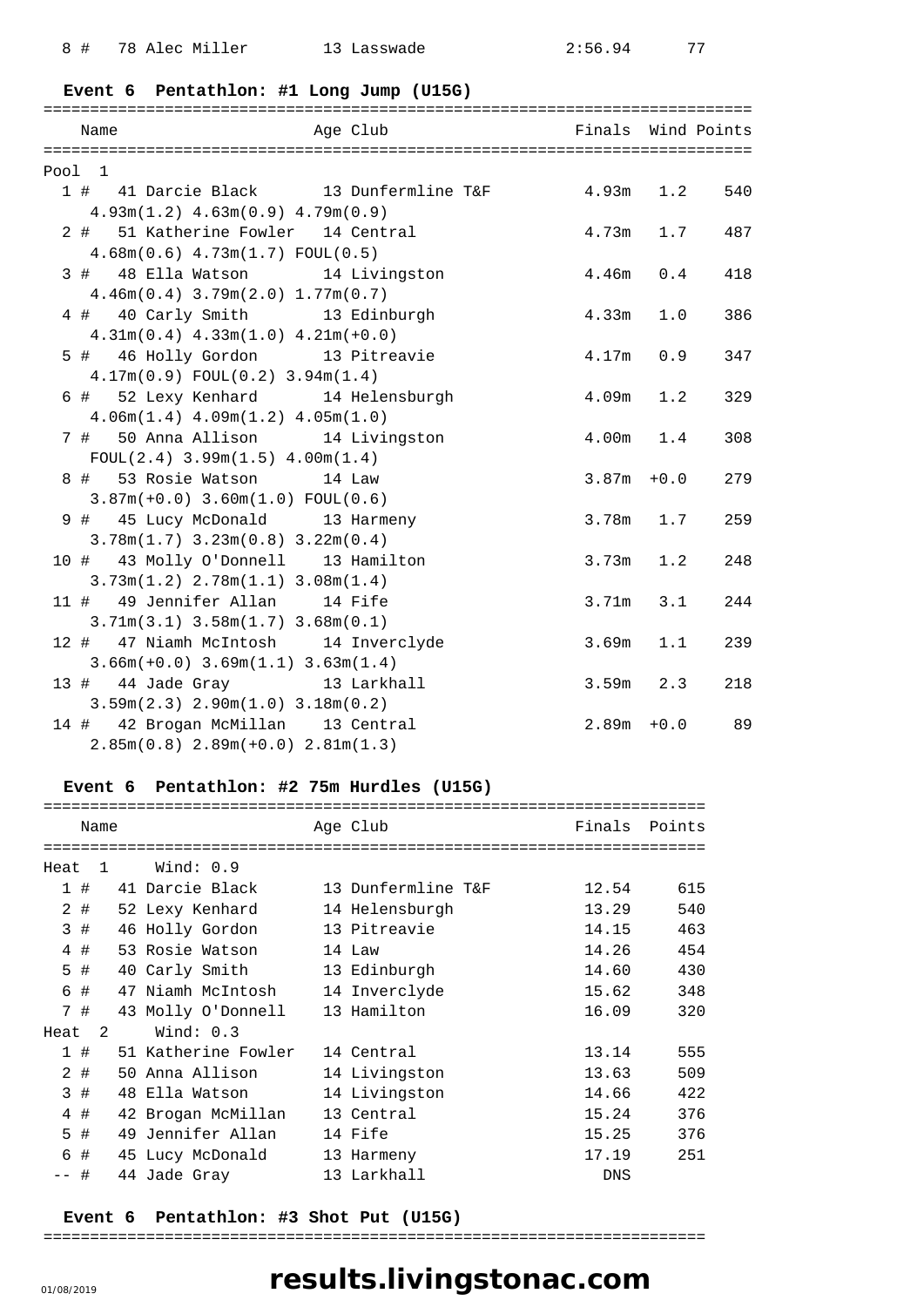|        | Age Club<br>Name                       |                | Finals Points |           |
|--------|----------------------------------------|----------------|---------------|-----------|
|        |                                        |                |               |           |
| Pool 1 |                                        |                |               |           |
|        | 1 # 48 Ella Watson 14 Livingston       |                | 8.09m 405     |           |
|        | 6.81m 7.32m 8.09m                      |                |               |           |
|        | 2 # 41 Darcie Black 13 Dunfermline T&F |                | 7.98m 398     |           |
|        | 7.98m 5.72m 6.92m                      |                |               |           |
|        | 3 # 51 Katherine Fowler 14 Central     |                |               | 7.51m 368 |
|        | 7.31m 7.28m 7.51m                      |                |               |           |
|        | 4 # 50 Anna Allison 14 Livingston      |                | 7.38m         | 359       |
|        | 5.93m 6.82m 7.38m                      |                |               |           |
|        | 5 # 43 Molly O'Donnell 13 Hamilton     |                |               | 7.31m 355 |
|        | 6.80m 7.16m 7.31m                      |                |               |           |
|        | 6 # 40 Carly Smith 13 Edinburgh        |                | 7.20m         | 348       |
|        | 7.20m 6.46m 6.57m                      |                |               |           |
|        | 7 # 46 Holly Gordon 13 Pitreavie       |                |               | 7.17m 346 |
|        | 7.13m 6.91m 7.17m                      |                |               |           |
|        | 8 # 52 Lexy Kenhard                    | 14 Helensburgh | 7.08m         | 340       |
|        | $6.82m$ 7.08 $m$ 7.07 $m$              |                |               |           |
|        | 9 # 49 Jennifer Allan 14 Fife          |                | 7.06m         | 339       |
|        | 7.06m 6.59m 6.93m                      |                |               |           |
|        | 10 # 53 Rosie Watson 14 Law            |                | 6.59m         | 309       |
|        | 5.89m 6.01m 6.59m                      |                |               |           |
|        |                                        |                |               |           |
|        | 11 # 42 Brogan McMillan 13 Central     |                | 6.37m         | 295       |
|        | $6.19m$ $6.37m$ $6.27m$                |                |               |           |
|        | 11 # 47 Niamh McIntosh                 | 14 Inverclyde  | 6.37m         | 295       |
|        | FOUL 5.33m 6.37m                       |                |               |           |
|        | 13 # 45 Lucy McDonald                  | 13 Harmeny     | 5.22m         | 222       |
|        | $5.22m$ $4.34m$ $4.43m$                |                |               |           |
|        | -- # 44 Jade Gray                      | 13 Larkhall    | DNS           |           |

### **Event 6 Pentathlon: #4 High Jump (U15G)**

|                                                             | :===================== |               |  |
|-------------------------------------------------------------|------------------------|---------------|--|
| Name                                                        | Age Club               | Finals Points |  |
|                                                             |                        |               |  |
| 1 # 51 Katherine Fowler 14 Central 1.45m 566                |                        |               |  |
| 1.15 1.18 1.21 1.24 1.27 1.30 1.33 1.36 1.39 1.42 1.45 1.48 |                        |               |  |
| --- --- --- --- --- --- --- 0-- 0 0 0 XXX                   |                        |               |  |
| 2 # 52 Lexy Kenhard 14 Helensburgh 1.42m 534                |                        |               |  |
| 1.15 1.18 1.21 1.24 1.27 1.30 1.33 1.36 1.39 1.42 1.45      |                        |               |  |
| --- --- --- --- --- --- --- 0-- 0-- XXO XXX                 |                        |               |  |
| 3 # 41 Darcie Black 13 Dunfermline T&F 1.39m 502            |                        |               |  |
| 1.15 1.18 1.21 1.24 1.27 1.30 1.33 1.36 1.39 1.42           |                        |               |  |
| --- --- --- --- --- 0-- --- 0 0 XXX                         |                        |               |  |
| 3 # 46 Holly Gordon 13 Pitreavie                            |                        | 1.39m 502     |  |
| 1.15 1.18 1.21 1.24 1.27 1.30 1.33 1.36 1.39 1.42           |                        |               |  |
| --- --- --- --- --- 0-- 0-- 0 XO XXX                        |                        |               |  |
| 5 # 48 Ella Watson 14 Livingston                            |                        | 1.36m 470     |  |
| 1.15 1.18 1.21 1.24 1.27 1.30 1.33 1.36 1.39                |                        |               |  |
| --- 0-- 0-- 0 XO XXO 0 XO XXX                               |                        |               |  |
| 5 # 49 Jennifer Allan 14 Fife                               |                        | 1.36m 470     |  |
| 1.15 1.18 1.21 1.24 1.27 1.30 1.33 1.36 1.39                |                        |               |  |
| --- --- --- --- --- 0-- XXO XO XXX                          |                        |               |  |
| 5 # 50 Anna Allison 14 Livingston                           |                        | 1.36m 470     |  |
| 1.15 1.18 1.21 1.24 1.27 1.30 1.33 1.36 1.39                |                        |               |  |
| --- --- --- --- --- 0-- 0-- 0 XXX                           |                        |               |  |
| 5 # 40 Carly Smith 13 Edinburgh                             |                        | $1.36m$ 470   |  |
| 1.15 1.18 1.21 1.24 1.27 1.30 1.33 1.36 1.39                |                        |               |  |
| --- --- 0-- 0-- 0 0 XX0 0 XXX                               |                        |               |  |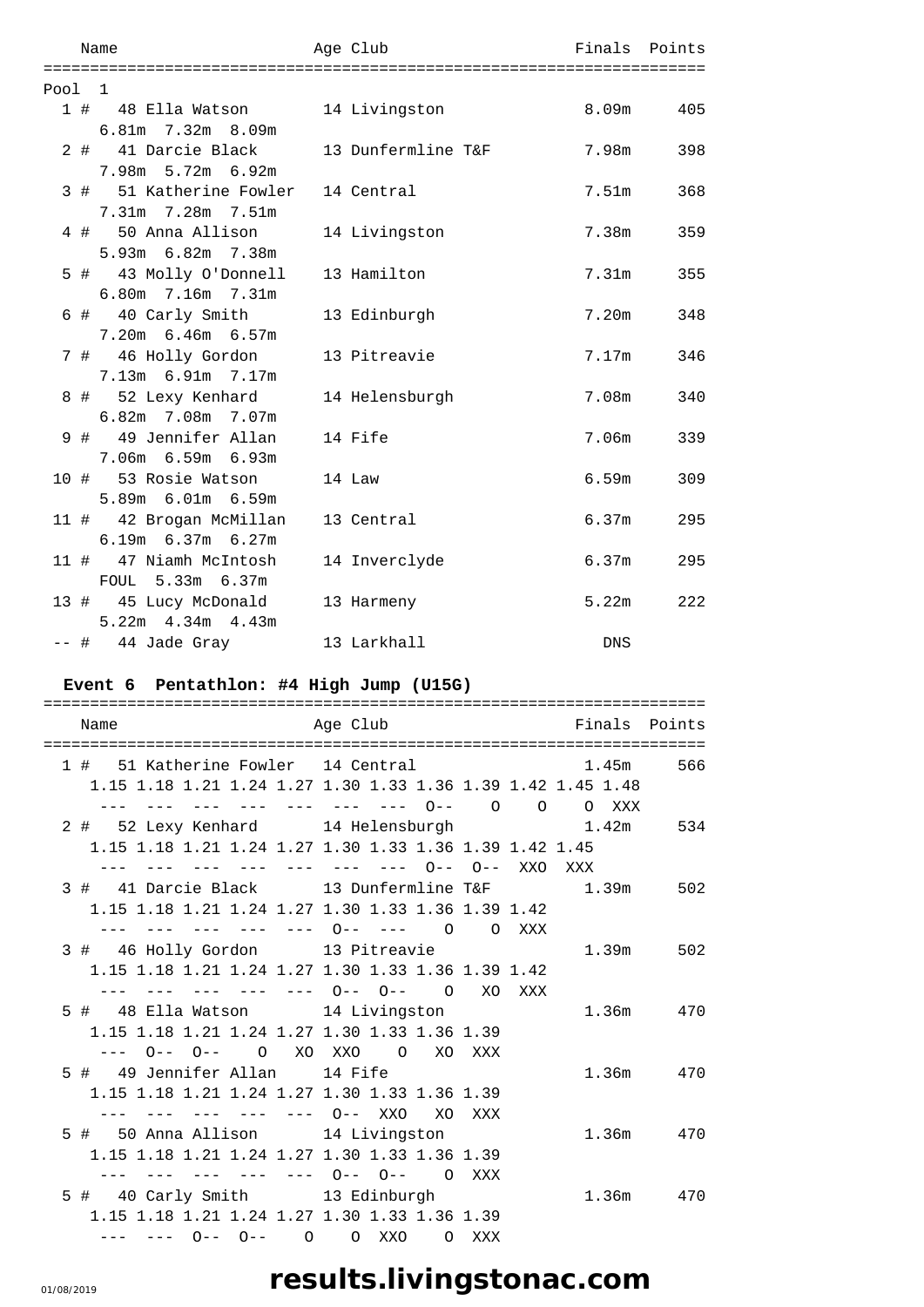| 9 # 53 Rosie Watson 14 Law           | 1.30m | 409 |
|--------------------------------------|-------|-----|
| 1.15 1.18 1.21 1.24 1.27 1.30 1.33   |       |     |
| --- --- 0-- 0-- XO 0 XXX             |       |     |
| 10 # 42 Brogan McMillan 13 Central   | 1.24m | 350 |
| 1.15 1.18 1.21 1.24 1.27             |       |     |
| --- --- xo- xo- xxx                  |       |     |
| 11 # 43 Molly O'Donnell 13 Hamilton  | 1.18m | 293 |
| 1.15 1.18 1.21                       |       |     |
| O-- XO- XXX                          |       |     |
| 12 # 45 Lucy McDonald 13 Harmeny     | 1.15m | 266 |
| 1.15 1.18                            |       |     |
| $O---$ XXX                           |       |     |
| -- # 47 Niamh McIntosh 14 Inverclyde | NH    |     |
| 1.15 1.18 1.21 1.24                  |       |     |
| ––– XXX –––                          |       |     |
| -- # 44 Jade Gray 13 Larkhall        | DNS   |     |
| 1.15                                 |       |     |
| <b>DNS</b>                           |       |     |

#### **Event 6 Pentathlon: #5 800m (U15G)**

|                |    | Name           |                     | Age Club           | Finals     | Points |
|----------------|----|----------------|---------------------|--------------------|------------|--------|
|                |    |                |                     |                    |            |        |
| Heat           |    | $\overline{1}$ |                     |                    |            |        |
|                | 1# |                | 42 Brogan McMillan  | 13 Central         | 2:45.94    | 507    |
| $\overline{2}$ | #  |                | 43 Molly O'Donnell  | 13 Hamilton        | 2:49.89    | 465    |
|                | 3# |                | 53 Rosie Watson     | 14 Law             | 3:05.16    | 319    |
| $\overline{4}$ | #  |                | 45 Lucy McDonald    | 13 Harmeny         | 3:21.66    | 190    |
| $  \,$         | #  |                | 47 Niamh McIntosh   | 14 Inverclyde      | DNF        |        |
| $--$ #         |    |                | 44 Jade Gray        | 13 Larkhall        | <b>DNS</b> |        |
| Heat           |    | $\mathcal{L}$  |                     |                    |            |        |
|                | 1# |                | 40 Carly Smith      | 13 Edinburgh       | 2:32.37    | 663    |
| 2              | #  |                | 51 Katherine Fowler | 14 Central         | 2:36.86    | 609    |
| 3              | #  |                | 46 Holly Gordon     | 13 Pitreavie       | 2:41.87    | 552    |
| 4              | #  |                | 50 Anna Allison     | 14 Livingston      | 2:42.77    | 542    |
| 5              | #  |                | 52 Lexy Kenhard     | 14 Helensburgh     | 2:46.73    | 498    |
| 6              | #  |                | 41 Darcie Black     | 13 Dunfermline T&F | 3:04.72    | 323    |
| 7              | #  |                | 48 Ella Watson      | 14 Livingston      | 3:06.76    | 305    |
|                |    |                |                     |                    |            |        |

### **Event 8 Pentathlon: #1 80m Hurdles (U17W)**

|         | Name |  |                   |  | Age Club       | Finals Points |     |  |  |  |
|---------|------|--|-------------------|--|----------------|---------------|-----|--|--|--|
|         |      |  |                   |  |                |               |     |  |  |  |
| Heat 1  |      |  | Wind: -1.6        |  |                |               |     |  |  |  |
| $1 \pm$ |      |  | 55 Hannah Wallace |  | 16 Cumbernauld | 13.08         | 666 |  |  |  |
| 2 #     |      |  | 54 Emily Stratton |  | 15 Fife        | 15.96         | 399 |  |  |  |

### **Event 8 Pentathlon: #2 Shot Put (U17W)**

| Name                    | Age Club       | Finals Points |  |  |  |  |  |
|-------------------------|----------------|---------------|--|--|--|--|--|
|                         |                |               |  |  |  |  |  |
| Pool 1                  |                |               |  |  |  |  |  |
| 1 # 54 Emily Stratton   | 15 Fife        | 7.24m<br>350  |  |  |  |  |  |
| $6.83m$ $6.98m$ $7.24m$ |                |               |  |  |  |  |  |
| 2 # 55 Hannah Wallace   | 16 Cumbernauld | 6.65m<br>313  |  |  |  |  |  |
| $6.63m$ $6.20m$ $6.65m$ |                |               |  |  |  |  |  |

#### **Event 8 Pentathlon: #3 High Jump (U17W)**

=======================================================================